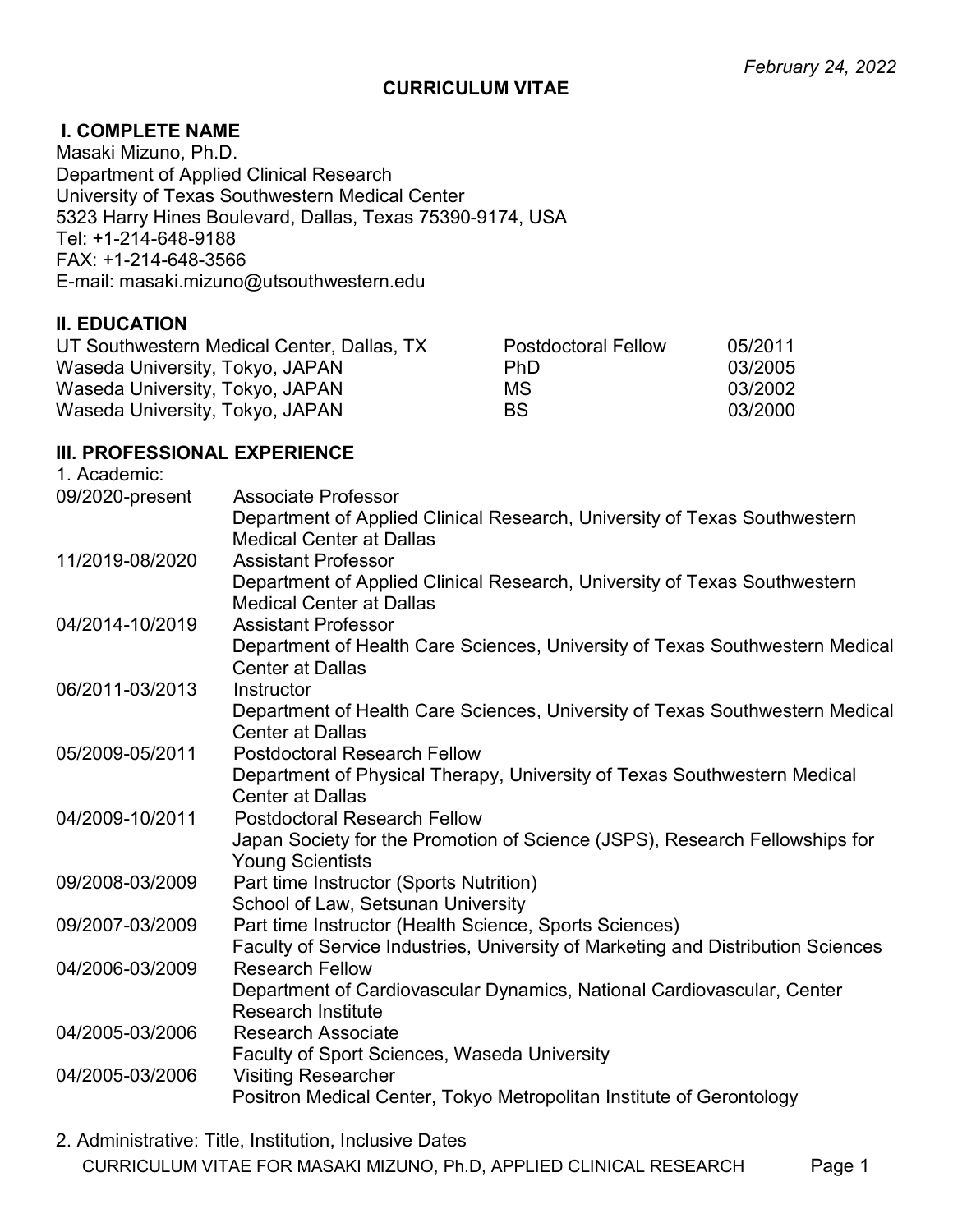N/A

- 3. Hospital/Agency: Title, Institution, Inclusive Dates N/A
- 4. Other: Place, Inclusive Dates N/A

IV. CERTIFICATION OR BOARD STATUS

N/A

## V. LICENSES

N/A

## VI. RESEARCH AND SCHOLARSHIP

1. Research Grants and Contracts Pending

Title: The impact of amyloid-ß on blood pressure variability Purpose: These studies are designed to determine the effect of amyloid-β accumulation on the development of blood pressure variability in Alzheimer's disease. Funding Agency: Texas Alzheimer's Research and Care Consortium Funding Dates: 03/01/2022-02/28/2023 Amount Award: \$ 797,407 Principal Investigator: M. Mizuno Role: PI, 15% effort

### Not funded

Title: The role of SGLT2 inhibitors and ketosis in sympathetic regulation of Blood Pressure Purpose: These studies are designed to investigate Sodium-glucose transport protein 2 inhibitor inhibitors and nutritional ketosis attenuate the excessive rise in blood pressure and sympathetic activation during exercise in both hypertensive humans and rodents. Funding Agency: NIH NHLBI (R01HL133179) Funding Dates: 04/01/2022-03/31/2027 Amount Award: \$4,054,148 Principal Investigator: W. Vongpatanasin and M. Mizuno

## Present

Role: MPI, 20% effort

Title: Impact of amyloid-β accumulation before diagnosis of Alzheimer's disease on blood pressure variability Purpose: These studies are designed to determine the effect of amyloid-β accumulation on the development of blood pressure variability in Alzheimer's disease. Funding Agency: Pilot Synergy Grants for Collaborative Research- UTSW Funding Dates: 03/01/2022-02/28/2023 Amount Award: \$ 100,000 Principal Investigator: M. Mizuno Role: PI, 5% effort

Title: Amyloid-β and abnormal blood pressure control Purpose: These studies are designed to determine the effect of amyloid-β accumulation on the development of blood pressure variability in Alzheimer's disease.

CURRICULUM VITAE FOR MASAKI MIZUNO, Ph.D, APPLIED CLINICAL RESEARCH Page 2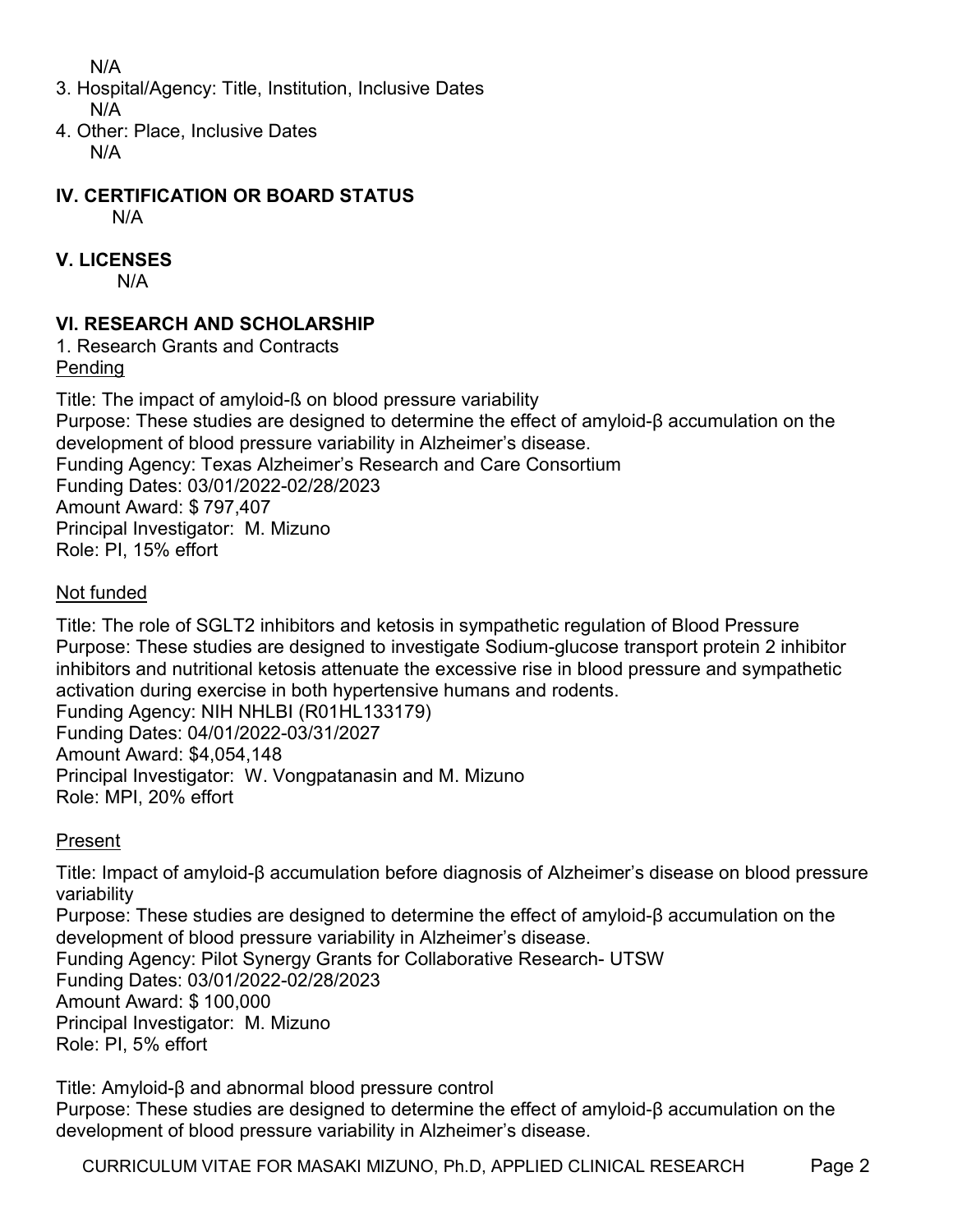Funding Agency: Overseas Postdoctoral Fellowships, The Uehara Memorial Foundation Funding Dates: 04/01/2022-03/31/2023 Amount Award: \$30,000 Principal Investigator: A. Fukazawa Role: Mentor: M. Mizuno,

Title: Control of blood pressure by gut-derived toxins in muscle sensory neuron Purpose: These studies are designed to determine the contributions of gut gram-negative bacteria such as lipopolysaccharides to the development of exercise pressor reflex dysfunction in obesity. Funding Agency: SHP Interdisciplinary Research Grant Program-UTSW Funding Dates: 09/01/2021-08/31/2022 Amount Award: \$13,000 Principal Investigator: R. Ishizawa Role: Co-Investigator: M. Mizuno, 5% effort

Title: Targeting Insulin Resistance to Improve Abnormal Cardiovascular Control in Diabetes Purpose: These studies are designed to determine the contributions of hyperinsulinemia to the development of exercise pressor reflex dysfunction in diabetes. Funding Agency: NIH NHLBI (R01HL151632) Funding Dates: 04/01/2020-03/31/2025 Amount requested: \$ 1,971,528 Principal Investigator: Masaki Mizuno, 30% effort

Title: Preventing Hypertension and Sympathetic Overactivation by Targeting Phosphate Purpose: These studies are designed to determine the contributions of phosphate in the development of hypertension and sympathetic overactivation. Funding Agency: NIH R01 HL113738 Funding Dates: 04/01/2017-03/31/2022 (No cost extension) Amount Awarded: \$3,169,816 Principal Investigator: W. Vongpatanasin Role: Collaborator: M. Mizuno, 20% effort

#### **Completed**

Title: The impact of exercise intensity on brain derived neurotrophic factor in Parkinson's disease: A Pilot study, from the bench to the clinic Purpose: These studies are designed to determine the impact of exercise intensity on BDNF and functional outcomes in a parallel model of PD in rats and humans. Funding Agency: Interdisciplinary Research Grant Program, UTSW Funding Dates: 09/01/2019-08/31/2020 Amount Awarded: \$10,000 Principal Investigator: Staci Shearin Role: Collaborator: M. Mizuno, 5% effort

Title: Neuroprotective and metabolic effects of geranylgeraniol and δ–tocotrienol in streptozotocininduced Alzheimer's rat models Purpose: These studies are designed to elucidate potential impact of geranylgeraniol and δtocotrienol on Aβ- and metabolic-related disturbances in the Alzheimer's disease animal model. Funding Agency: Interdisciplinary Research Grant Program, UTSW Funding Dates: 09/01/2019-08/31/2020 Amount Awarded: \$10,000

CURRICULUM VITAE FOR MASAKI MIZUNO, Ph.D, APPLIED CLINICAL RESEARCH Page 3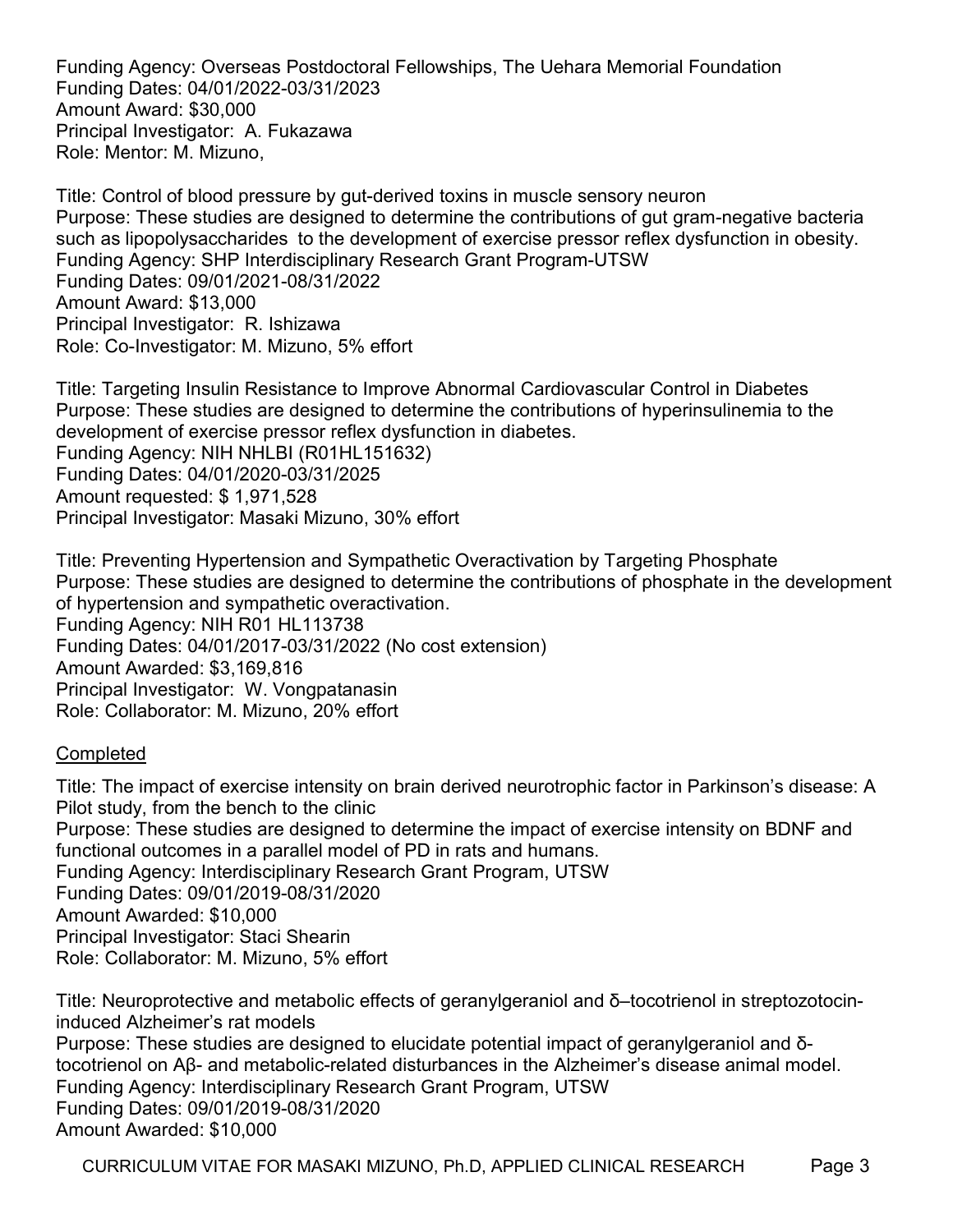Principal Investigator: Hoda Yeganehjoo Role: Collaborator: M. Mizuno, 5% effort

Title: The Role of Insulin in Augmenting Exercise Pressor Reflex Function in Diabetes Purpose: These studies are designed to determine the contributions of hyperinsulinemia to the development of exercise pressor reflex dysfunction in diabetes. Funding Agency: Grant-in-Aid for Scientific Research -Japan Society for the Promotion of Science (JSPS) Funding Dates: 04/01/2017-03/31/2020 Amount Awarded: \$46,800 Principal Investigator: Norio Hotta Role: Collaborator: M. Mizuno, 10% effort

Title: Targeting Insulin Resistance to Improve Abnormal Cardiovascular Control in Diabetes Purpose: These studies are designed to determine the mechanisms responsible for the development of abnormal exercise pressor reflex function in type 2 diabetes. Funding Agency: Interdisciplinary Research Grant Program, UTSW Funding Dates: 09/01/2018-08/31/2019 Amount Awarded: \$14,000 Principal Investigator: Masaki Mizuno

Title: Hyperinsulinemia Augments Exercise Pressor Reflex Function in Diabetes Purpose: These studies are designed to determine the contributions of hyperinsulinemia to the development of exercise pressor reflex dysfunction in diabetes. Funding Agency: Grants for scientific research-The Nakatomi Foundation Funding Dates: 04/01/2018-03/31/2019 Amount Awarded: \$10,000 Principal Investigator: Norio Hotta Role: Collaborator: M. Mizuno, 5% effort

Title: Impact of geranylgeraniol and d-8-tocotrienol on the cognitive function and hippocampal protein biomarkers in streptozotocin-induced Alzheimer's rat models. Purpose: These studies are designed to determine effect of geranylgeraniol and d-8-tocotrienol diet on the cognitive function in Alzheimer's disease. Funding Agency: SHP Interdisciplinary Research Grant Program-UTSW Funding Dates: 09/01/2017-08/31/2018 Amount Awarded: \$14,000 Principal Investigator: H. Yeganehjoo Role: Co-Investigator: M Mizuno, 15% effort

Title: The Role of Aldosterone in Augmenting Exercise Pressor Reflex Function in Hypertension Purpose: These studies are designed to determine the contributions of hyperaldosteronism to the development of exercise pressor reflex dysfunction in hypertension. Funding Agency: NIH R01 HL113738 Funding Dates: 02/01/2013-01/31/2017 Amount Awarded: \$550,995 Principal Investigator: W. Vongpatanasin Role: Collaborator: M. Mizuno, 20% effort

Title: The Role of Klotho in Sympathetic Regulation in Hypertension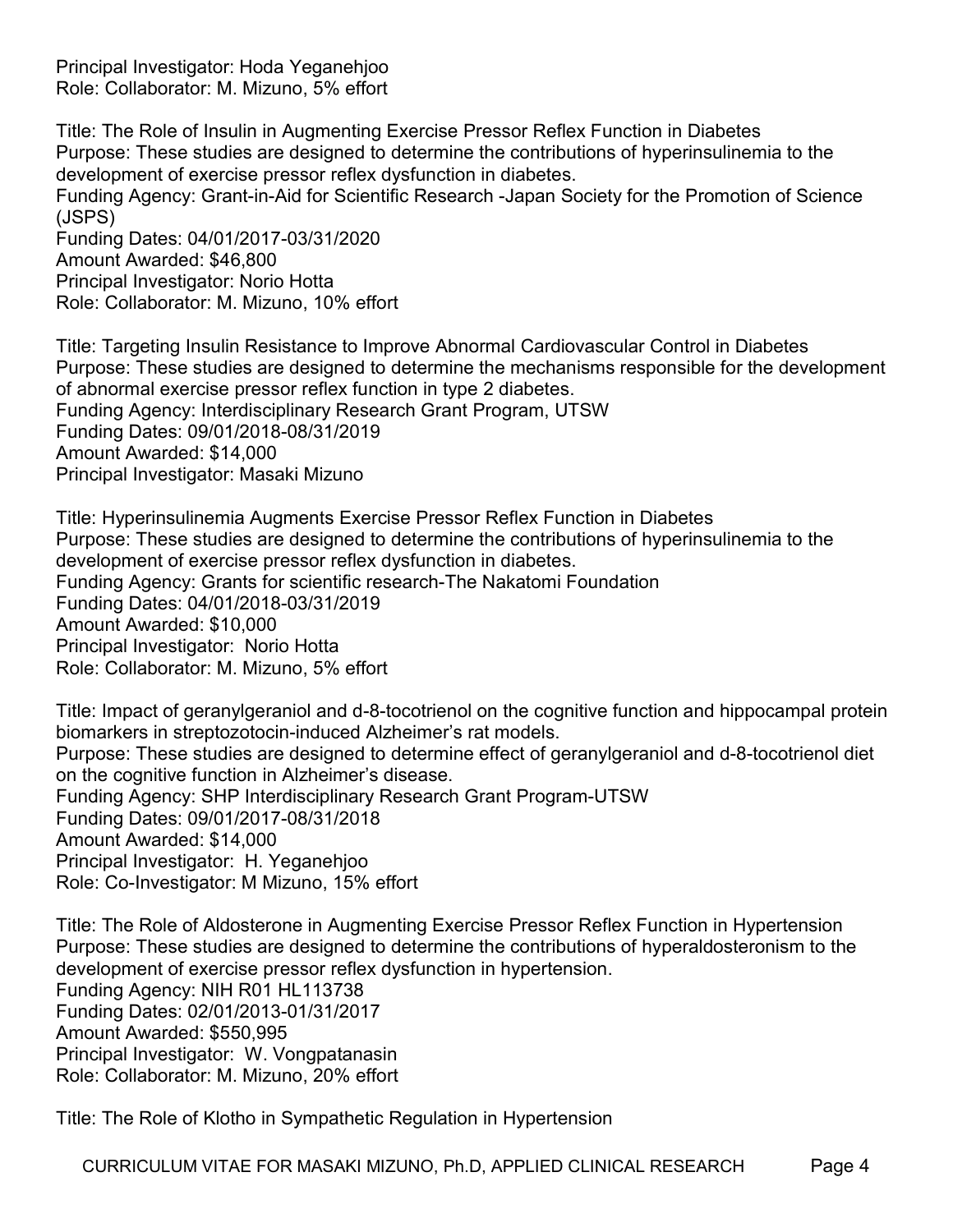Purpose: These studies are designed to determine the role of Klotho in the development of abnormal autonomic function during physical exercise in hypertensive rats. Funding Agency: O'Brien Kidney Research Center P&F Grant-UTSW Funding Dates: 06/01/2015-05/31/2016 Amount Awarded: \$35,000 Principal Investigator: Masaki Mizuno

2. Teaching Materials Developed

N/A

3. Other Scholarly Activities and Creative Achievements N/A

### VII. PUBLICATIONS

#### 1. Refereed journals

- 1) Amane Hori, Norio Hotta, Ayumi Fukazawa, Juan A. Estrada, Kimiaki Katanosaka, Kazue Mizumura, Jun Sato, Rie Ishizawa, Han Kyul Kim, Gary A Iwamoto, Wanpen Vongpatanasin, Jere H Mitchell, Scott A. Smith, and Masaki Mizuno. Insulin potentiates the response to capsaicin in dorsal root ganglion neurons in vitro and muscle afferents ex vivo in normal healthy rodents. Journal of Physiology Vol. 600, No. 3: 531-545, 2022.
- 2) Daisuke Hasegawa, Amane Hori, Yukiko Okamura, Reizo Baba, Kenichi Suijo, Masaki Mizuno, Jun Sugawara, Koji Kitatsuji, Hisayoshi Ogata, Kaoru Toda, Norio Hotta. Aging exaggerates blood pressure response to ischemic rhythmic handgrip exercise in humans. Physiological Reports Nov; 9(22):e15125, 2021.
- 3) Poghni A. Peri-Okonny, Alejandro Velasco, Hamza Lodhi, Zhongyun Wang, Debbie Arbique, Beverley Adams-Huet, Gary Iwamoto, Jere H. Mitchell, Masaki Mizuno, Scott Smith, Wanpen Vongpatanasin. Differential Effects of Eplerenone vs. Amlodipine on Muscle Metaboreflex Function in Hypertensive Humans. Journal of Clinical Hypertension Vol. 23, No. 9: 1706-1714, 2021.
- 4) Masaki Mizuno, Norio Hotta, Rie Ishizawa, Han-Kyul Kim, Gary Iwamoto, Wanpen Vongpatanasin, Jere H. Mitchell and Scott A. Smith. The Impact of Insulin Resistance on Cardiovascular Control during Exercise in Diabetes. Exercise and Sport Sciences Reviews Vol. 49, No. 3: 157-167, 2021.
- 5) Rie Ishizawa, Han-Kyul Kim, Norio Hotta, Gary A. Iwamoto, Jere H. Mitchell, Scott A. Smith, Wanpen Vongpatanasin and Masaki Mizuno. TRPV1 sensitization of skeletal muscle afferents in type 2 diabetic rats with hyperglycemia. Hypertension Vol. 77, No. 4: 1360-1371, 2021.
- 6) Norio Hotta, Amane Hori, Yukiko Okamura, Reizo Baba, Hidehiro Watanabe, Jun Sugawara, Wanpen Vongpatanasin, Jijia Wang, Han-Kyul Kim, Rie Ishizawa, Gary A. Iwamoto, Jere H. Mitchell, Scott A. Smith and Masaki Mizuno. Insulin resistance is associated with an exaggerated blood pressure response to ischemic rhythmic handgrip exercise in nondiabetic older adults. Journal of Applied Physiology. Vol. 129, No. 1: 144-151, 2020.
- 7) Rie Ishizawa, Han-Kyul Kim, Norio Hotta, Gary A. Iwamoto, Wanpen Vongpatanasin, Jere H. Mitchell, Scott A. Smith and Masaki Mizuno. Skeletal muscle reflex-induced sympathetic dysregulation and sensitization of muscle afferents in type 1 diabetic rats. Hypertension. Vol. 75, No. 4: 1072-1081, 2020.
- 8) Norio Hotta, Kimiaki Katanosaka, Kazue Mizumura, Gary A. Iwamoto, Rie Ishizawa, Han-Kyul Kim, Wanpen Vongpatanasin, Jere H. Mitchell, Scott A. Smith and Masaki Mizuno. Insulin potentiates the response to mechanical stimuli in small dorsal root ganglion neurons and thin fiber muscle afferents in vitro. Journal of Physiology Vol. 597, No. 20: 5049-5062, 2019.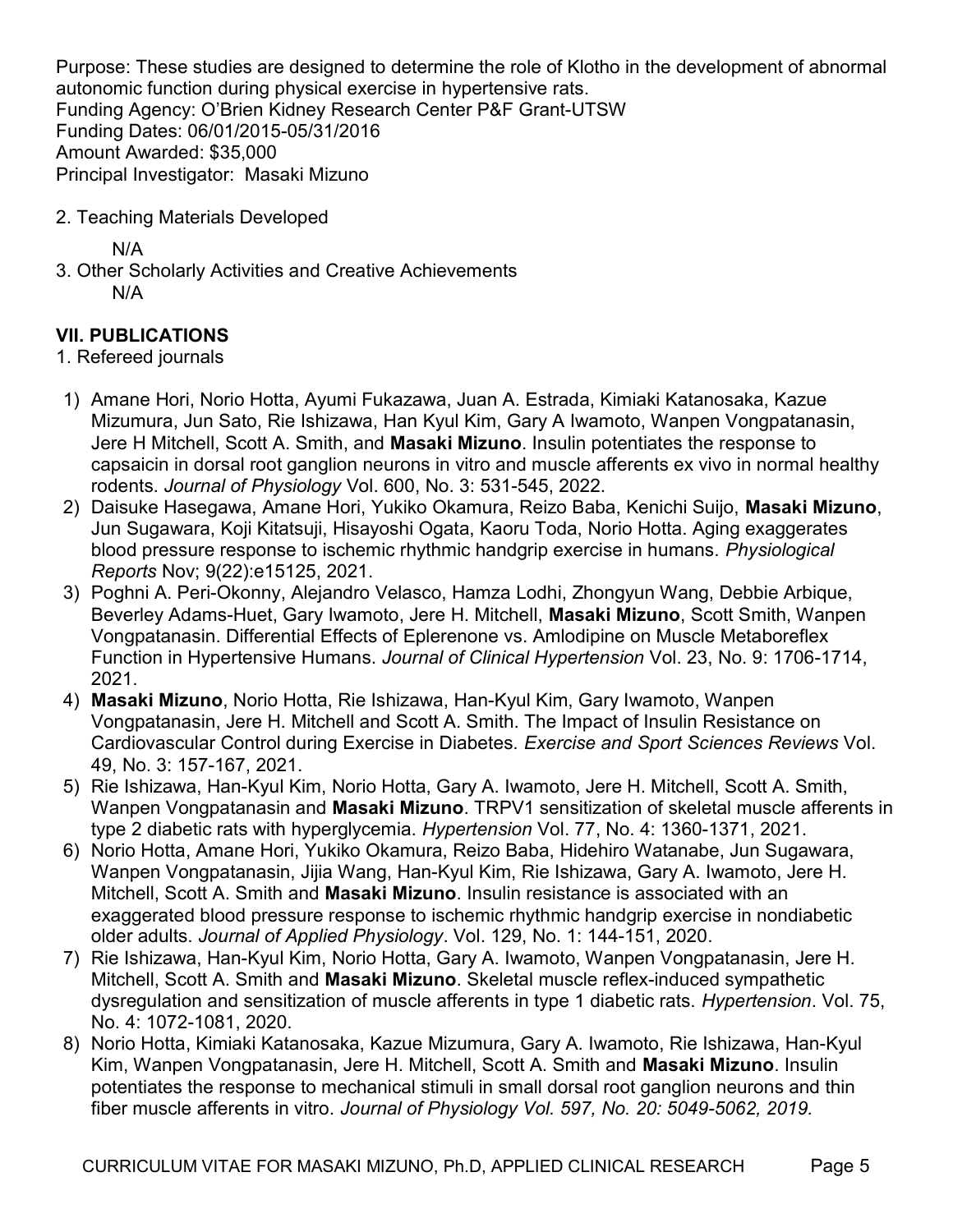- 9) Han-Kyul Kim, Norio Hotta, Rie Ishizawa, Gary A. Iwamoto, Wanpen Vongpatanasin, Jere H. Mitchell, Scott A. Smith and Masaki Mizuno. Exaggerated pressor and sympathetic responses to stimulation of the mesencephalic locomotor region and exercise pressor reflex in type II diabetic rats. American Journal of Physiology Regulatory, Integrative and Comparative Physiology. Vol. 317, No. 2: R270-279, 2019.
- 10) Han-Kyul Kim, Masaki Mizuno and Wanpen Vongpatanasin. Phosphate, the forgotten mineral in hypertension. Current Opinion in Nephrology and Hypertension. Vol. 28, Issue. 4: 345-351, 2019.
- 11) Nan Liang, Gary A. Iwamoto, Ryan M. Downey, Jere H. Mitchell, Scott A. Smith and Masaki Mizuno. The pressor response to concurrent stimulation of the mesencephalic locomotor region and peripheral sensory afferents is attenuated in normotensive but not hypertensive rats. Frontiers in Physiology. Vol.10, No.95: 1-11, 2019.
- 12) Rie Ishizawa and Masaki Mizuno. The risk of hypertension and blood pressure response during exercise (In Japanese, Invited Review). Journal of Physical Education, Health and Recreation. Vol. 68, No. 9: 665-670, 2018.
- 13) Ryan M. Downey, Masaki Mizuno, Jere H. Mitchell, Wanpen Vongpatanasin and Scott A. Smith. Mineralocorticoid receptor antagonists attenuate exaggerated exercise pressor reflex responses in hypertensive rats. Am J Physiol Heart Circ Physiol. Vol. 313, No.4: H788-794, 2017.
- 14) Masaki Mizuno, Jere H. Mitchell, and Scott A. Smith. Invited Review: The exercise pressor reflex in hypertension. The Journal of Physical Fitness and Sports Medicine. Vol. 5, No. 5: 339-347, 2016.
- 15) Masaki Mizuno, Jere H. Mitchell, Scott Crawford, Chou-Long Huang, Naim Maalouf, Ming-Chang Hu, Orson Moe, Scott A. Smith, and Wanpen Vongpatanasin. High Dietary Phosphate Intake Induces Hypertension and Augments Exercise Pressor Reflex Function in Rats. American Journal of Physiology Regulatory, Integrative and Comparative Physiology Vol. 311, No.1: R39- 48, 2016.
- 16) Nan Liang, Jere H. Mitchell, and Scott A. Smith and Masaki Mizuno Exaggerated sympathetic and cardiovascular responses to stimulation of the mesencephalic locomotor region in spontaneously hypertensive rats. American Journal of Physiology Heart and Circulatory Physiology Vol. 310, No.1: H123-131, 2016.
- 17) Young-tae Kim, Aswini Kanneganti, Caleb Nothnagle, Ryan Landrith, Masaki Mizuno, Muthu B.J. Wijesundara, Scott A. Smith, Mario I. Romero-Ortega. Microchannel Electrode Stimulation of Deep Peroneal Nerve Fascicles Induced Mean Arterial Depressor Response in Hypertensive Rats. Bioelectronic Medicine Vol.2: 55-62, 2015.
- 18) Masaki Mizuno, Gary A. Iwamoto, Wanpen Vongpatanasin, Jere H. Mitchell, and Scott A. Smith. Dynamic exercise training prevents exercise pressor reflex overactivity in spontaneously hypertensive rats. American Journal of Physiology Heart and Circulatory Physiology Vol.309, No.5: 762-770, 2015.
- 19) Masaki Mizuno, Ryan M. Downey, Jere H. Mitchell, Richard J. Auchus, Scott A. Smith and Wanpen Vongpatanasin. Aldosterone and Salt Loading Independently Exacerbate the Exercise Pressor Reflex in Rats. Hypertension Vol.66, No.3: 627–633, 2015.
- 20) Scott A. Smith, Anna K. Leal, Megan N. Murphy, Ryan M. Downey and Masaki Mizuno. Muscle mechanoreflex overactivity in hypertension: a role for centrally-derived nitric oxide. Autonomic Neuroscience: Basic & Clinical Vol.188: 58-63, 2015.
- 21) Masaki Mizuno, Gary A. Iwamoto, Wanpen Vongpatanasin, Jere H. Mitchell and Scott A. Smith. Exercise training improves functional sympatholysis in spontaneously hypertensive rats through a nitric oxide dependent mechanism. American Journal of Physiology Heart and Circulatory Physiology Vol.307, No. 2: H242-251, 2014.
- 22) Scott A. Smith, Ryan M. Downey, Jon W. Williamson and Masaki Mizuno. Autonomic Dysfunction in Muscular Dystrophy: A Theoretical Framework for Muscle Reflex Involvement. Frontiers in Physiology Vol.5, No.47: 1-9, 2014.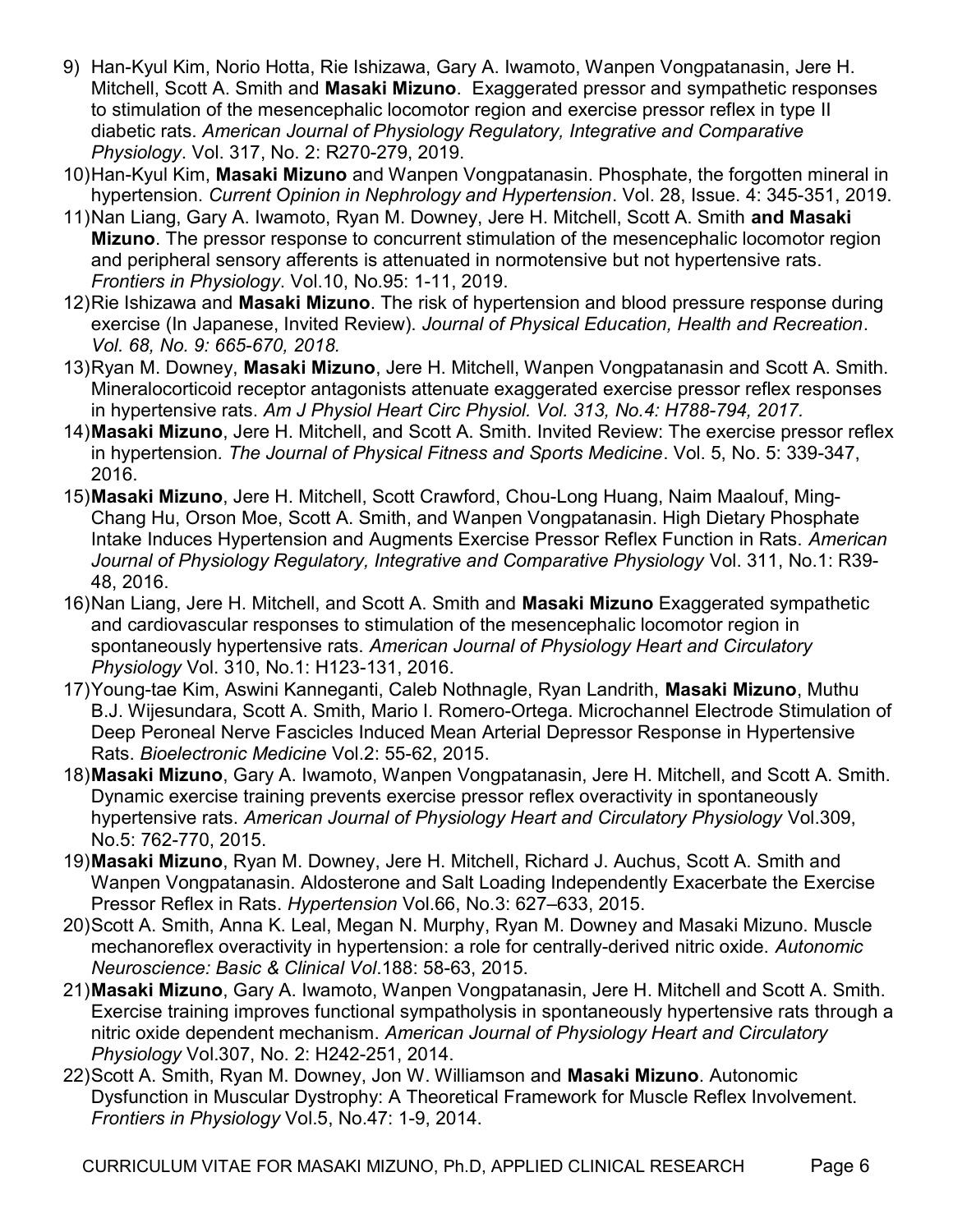- 23) Masaki Mizuno, German Lozano, Khurrum Siddique, Michel Baum, and Scott A. Smith. Enalapril attenuates the exaggerated sympathetic response to physical stress in prenatally programmed hypertensive rats. Hypertension Vol.63, No. 2: 324-329, 2014.
- 24) Megan N. Murphy, Masaki Mizuno, Ryan M. Downey, Jack Squiers, Kate Squiers, Scott A. Smith. Neuronal nitric oxide synthase expression is lower in area of the nucleus tractus solitarius excited by skeletal muscle reflexes in hypertensive rats. American Journal of Physiology Heart and Circulatory Physiology Vol.304, No.11: 1547-1557, 2013.
- 25) Toru Kawada, Meihua Li, Shuji Shimizu, Atsunori Kamiya, Kazunori Uemura, Michael J. Turner, Masaki Mizuno, and Masaru Sugimachi. High-frequency dominant depression of peripheral vagal control of heart rate in rats with chronic heart failure. Acta Physiologica Vol. 207, No. 1: 494-502, 2013.
- 26) Masaki Mizuno, Khurrum Siddique, Michel Baum, and Scott A. Smith. Prenatal programming of hypertension induces sympathetic overactivity in response to physical stress. Hypertension Vol.61, No. 1: 180–186, 2013.
- 27) Toru Kawada, Kazunori Uemura, Shuji Shimizu, Atsunori Kamiya, Michael J. Turner, Masaki Mizuno, Kenji Sunagawa and Masaru Sugimachi. Consideration on Parameter Determination of a New Model Describing Dynamic Vagal Heart Rate Control in Rats. Conference Proceedings: Annual International Conference of the IEEE Engineering in Medicine and Biology Society, 3809- 3812, 2012.
- 28) Shuji Shimizu, Tsuyoshi Akiyama, Toru Kawada, Yusuke Sata, Masaki Mizuno, Atsunori Kamiya, Toshiaki Shishido, Masashi Inagaki, Mikiyasu Shirai, Shunji Sano, and Masaru Sugimachi. Medetomidine, an α2-adrenergic agonist, activates cardiac vagal nerve through modulating baroreflex control. Circulation Journal Vol.76, No.1: 152–159, 2012.
- 29) Masaki Mizuno, Megan N. Murphy, Jere H. Mitchell, Scott A. Smith. Antagonism of the TRPv1 receptor partially corrects muscle metaboreflex overactivity in spontaneously hypertensive rats. Journal of Physiology Vol.589, No.24: 6191–6204, 2011.
- 30) Megan N. Murphy, Masaki Mizuno, Jere H. Mitchell, and Scott A. Smith. Cardiovascular Regulation by Skeletal Muscle Reflexes in Health and Disease. American Journal of Physiology Heart and Circulatory Physiology Vol.301, No.4: 1191–1204, 2011.
- 31) Masaki Mizuno, Toru Kawada, Atsunori Kamiya, Tadayoshi Miyamoto, Shuji Shimizu, Toshiaki Shishido, Scott A. Smith and Masaru Sugimachi. Exercise training augments the dynamic heart rate response to vagal but not sympathetic stimulation in rats. American Journal of Physiology Regulatory, Integrative and Comparative Physiology Vol.300, No.4: 969–977, 2011.
- 32) Masaki Mizuno, Megan N. Murphy, Jere H. Mitchell, and Scott A. Smith. Skeletal muscle reflexmediated changes in sympathetic nerve activity are abnormal in spontaneously hypertensive rats. American Journal of Physiology Heart and Circulatory Physiology Vol. 300, No. 3: 968–977, 2011
- 33) Masaki Mizuno, Toru Kawada, Atsunori Kamiya, Tadayoshi Miyamoto, Shuji Shimizu, Toshiaki Shishido, Scott A. Smith and Masaru Sugimachi. Dynamic characteristics of heart rate control by the autonomic nervous system in rats. Experimental Physiology Vol. 95, No.9: 919–925, 2010.
- 34) Atsunori Kamiya, Toru Kawada, Masaki Mizuno, Shuji Shimizu, and Masaru Sugimachi. Parallel resetting of arterial baroreflex control of renal and cardiac sympathetic nerve activities during upright tilt in rabbits. American Journal of Physiology Heart and Circulatory Physiology Vol. 298, No. 6: 1966–1975, 2010
- 35) Masaki Mizuno, Ken Tokizawa, and Isao Muraoka. Changes in perfusion related to muscle length affect the pressor response to isometric exercise. Advances in Experimental Medicine and Biology Vol. 662: 371–378, 2010.
- 36) Shuji Shimizu, Tsuyoshi Akiyama, Toru Kawada, Toshiaki Shishido, Masaki Mizuno, Atsunori Kamiya, Toji Yamazaki, Shunji Sano, Masaru Sugimachi. In vivo direct monitoring of sympathetic nerve activity at the sinoatrial node. Autonomic Neuroscience: Basic & Clinical Vol.152, No. 1-2: 115–118, 2010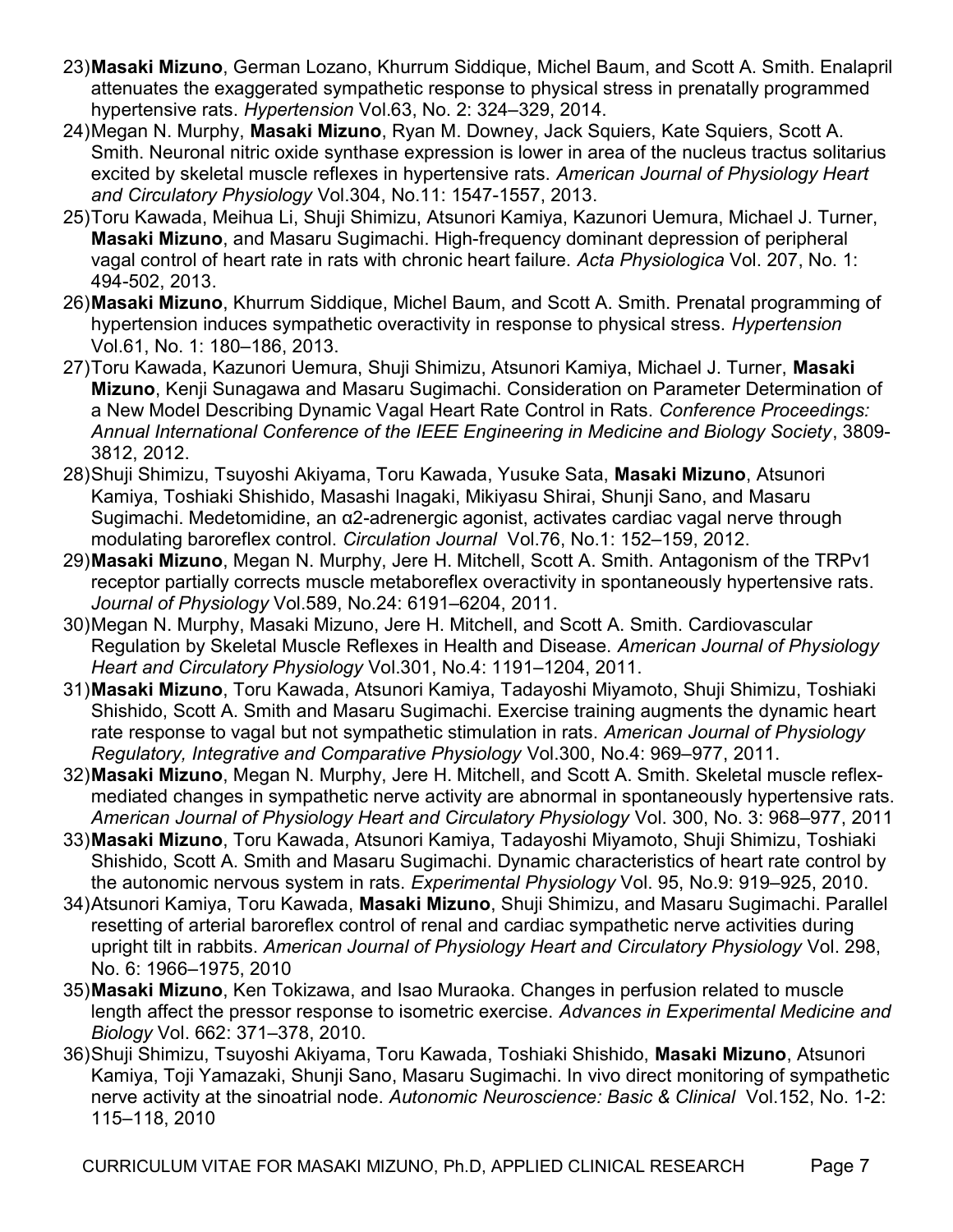- 37) Shuji Shimizu, Tsuyoshi Akiyama, Toru Kawada, Toshiaki Shishido, Toji Yamazaki, Atsunori Kamiya, Masaki Mizuno, Shunji Sano, Masaru Sugimachi. In Vivo Direct Monitoring of Vagal Acetylcholine Release to the Sinoatrial Node. Autonomic Neuroscience: Basic & Clinical Vol.148, No. 1-2: 44–49, 2009.
- 38) Toru Kawada, Masaki Mizuno, Shimizu Shuji, Kazunori, Uemura, Atsunori, Kamiya, and Masaru Sugimachi. Angiotensin II disproportionally attenuates dynamic vagal and sympathetic heart rate controls. American Journal of Physiology Heart and Circulatory Physiology Vol. 296, No. 5: H1666–1674, 2009.
- 39) Masaki Mizuno, Atsunori Kamiya, Toru Kawada, Tadayoshi Miyamoto, Shuji Shimizu, Toshiaki Shishido, and Masaru Sugimachi. Accentuated antagonism in vagal heart rate control mediated through muscarinic potassium channels. Journal of Physiological Sciences Vol. 58, No.6: 381– 388, 2008.
- 40) Masaki Mizuno. Visualization of skeletal muscle metabolism during exericse. Training Science Vol. 20, No. 2: 91–95, 2008 (in Japanese)
- 41) Tadayoshi Miyamoto, Toru Kawada, Yusuke Yanagiya, Tsuyoshi Akiyama, Atsunori Kamiya, Masaki Mizuno, Hiroshi Takaki, Kenji Sunagawa, and Masaru Sugimachi. Contrasting effects of presynaptic α2-adrenergic autoinhibition and pharmacologic augmentation of presynaptic inhibition on sympathetic heart rate control. American Journal of Physiology Heart and Circulatory Physiology Vol. 295, No.5: 1855–1866, 2008.
- 42) Toru Kawada, Toji Yamazaki, Tsuyoshi Akiyama, Hirotoshi Kitagawa, Shimizu Shuji, Masaki Mizuno, Meihua Li, Masaru Sugimachi. Vagal stimulation suppresses ischemia-induced myocardial interstitial myoglobin release. Life Sciences Vol. 83, No.13-14: 490–495, 2008.
- 43) Atsunori Kamiya, Toru Kawada, Kenta Yamamoto, Masaki Mizuno, Shuji Shimizu, and Masaru Sugimachi. Upright tilt resets dynamic transfer function of baroreflex neural arc to minify the pressure disturbance in total baroreflex control. Journal of Physiological Sciences Vol. 58, No.3: 189–198, 2008.
- 44) Toru Kawada, Toji Yamazaki, Tsuyoshi Akiyama, Toshiaki Shishido, Shuji Shimizu, Masaki Mizuno, Hidezo Mori, and Masaru Sugimachi. Regional difference in ischaemia-induced myocardial interstitial noradrenaline and acetylcholine releases. Autonomic Neuroscience: Basic & Clinical, Vol. 137, No.1-2: 44–50, 2007.
- 45) Masaki Mizuno, Atsunori Kamiya, Toru Kawada, Tadayoshi Miyamoto, Shuji Shimizu, and Masaru Sugimachi. Muscarinic potassium channels augment dynamic and static heart rate responses to vagal stimulation. American Journal of Physiology Heart and Circulatory Physiology Vol. 293, No.3: H1564–H1570, 2007.
- 46) Masaki Mizuno, Ken Tokizawa, and Isao Muraoka. Effects of regional cooling on vasoconstriction in the non-exercised limb during sustained knee extension exercise. Sport Science Research Vol. 4; 1-8, 2007.
- 47) Isao Muraoka, Hasunuma Tomoko, Uesato Kazuo, Masaki Mizuno, Kuniaki Fukushima, Kazuhiro Kosuge, Hajime, Iijima, Yuji, Kumagai. Effects of activity levels of daily life on serum creatine kinase activity. Stress Science Research, Vol. 22; 41-50, 2007. (in Japanese with English abstract)
- 48) Atsunori Kamiya, Toru Kawada, Masaki Mizuno, Tadayoshi Miyamoto, Kazunori Uemura, Kenjiro Seki, Shuji Shimizu, Masaru Sugimachi. Baroreflex increases correlation and coherence of muscle sympathetic nerve activity (SNA) with renal and cardiac SNAs. Journal of Physiological Sciences Vol. 56; No.5: 325–333, 2006.
- 49) Ken Tokizawa, Masaki Mizuno, and Isao Muraoka. Forearm vascular responses to combined muscle metaboreceptor activation in the upper and lower limbs. Experimental Physiology Vol. 91; No.4: 723–729, 2006.
- 50) Ken Tokizawa, Masaki Mizuno, Naoyuki Hayashi, and Isao Muraoka. Cardiovascular responses to extension and flexion exercises at arms and legs. European Journal of Applied Physiology Vol. 97; No.2: 249–252, 2006.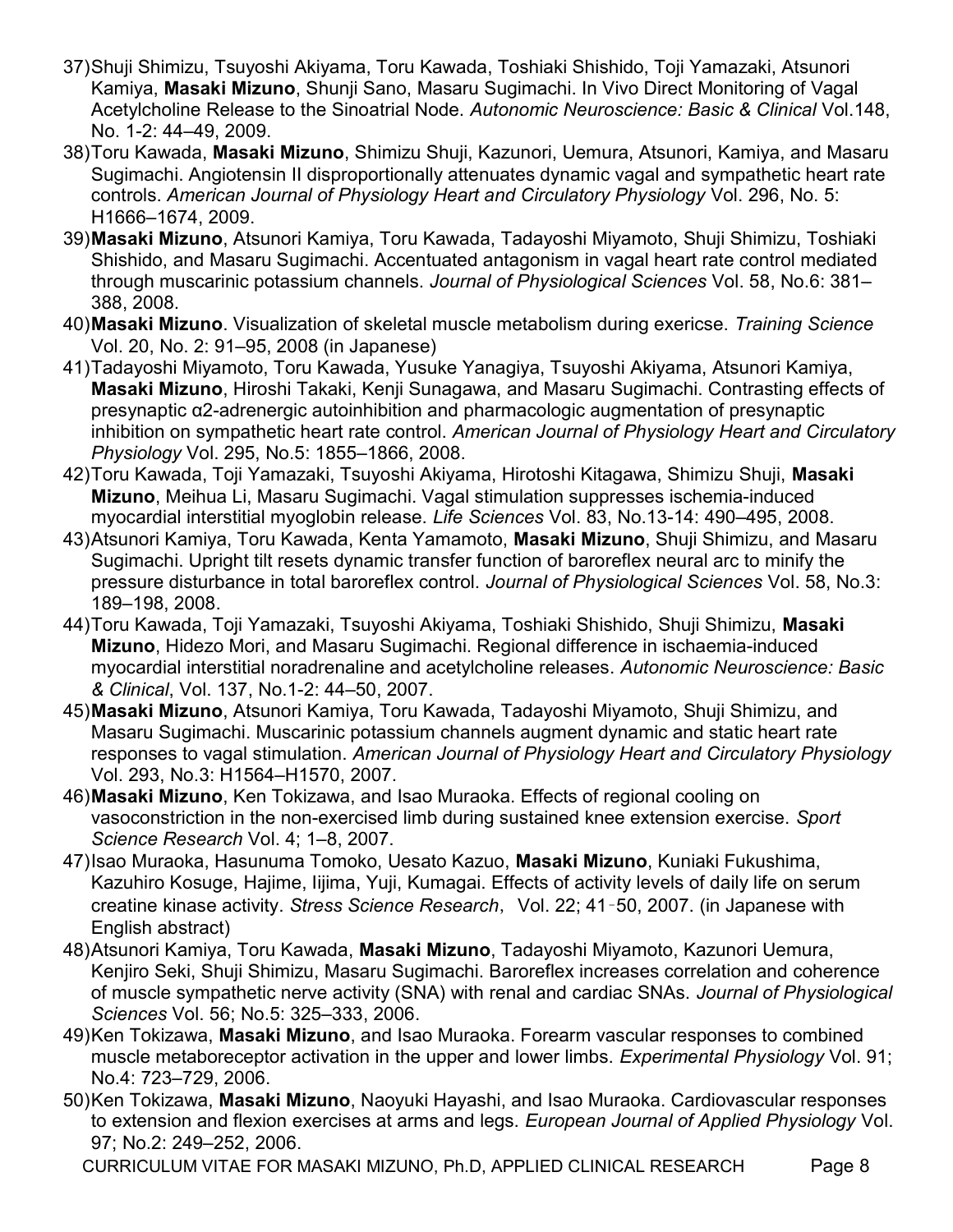- 51) Masaki Mizuno, Ken Tokizawa, and Isao Muraoka. Heterogeneous oxygenation in nonexercising triceps surae muscle during contralateral static contraction. European Journal of Applied Physiology Vol. 97; No.2: 181–188, 2006.
- 52) Masaki Mizuno, Yuichi Kimura, Ken Tokizawa, Kenji Ishii, Keiichi Oda, Toru Sasaki, Yoshio Nakamura, Isao Muraoka, and Kiichi Ishiwata. Greater adenosine A2A receptor densities in cardiac and skeletal muscle in endurance trained men: a [11C]TMSX PET study. Nuclear Medicine and Biology Vol. 32; No.8: 831–836, 2005.
- 53) Yayoi Kawahara, Masaki Mizuno, Takashi Iwakawa, Yoshio Nakamura, and Isao Muraoka. Relationship between oxygen supply and consumption in exercised muscle during recovery. Advances in Exercise and Sports Physiology Vol. 11; No.2: 55–60, 2005.
- 54) Ken Tokizawa, Masaki Mizuno, Yoshio Nakamura, and Isao Muraoka. Passive triceps surae stretch inhibits vasoconstriction in the nonexercised limb during posthandgrip muscle ischemia. Journal of Applied Physiology Vol. 97; No.5: 1681–1685, 2004.
- 55) Kiichi Ishiwata, Masaki Mizuno, Yuichi Kimura, Kazunori Kawamura, Keiichi Oda, Toru, Sasaki, Yoshio Nakamura, Isao Muraoka, and Kenji Ishii. Potential of [11C]TMSX for evaluation of adenosine A2A receptors in the skeletal muscle by positron emission tomography. Nuclear Medicine and Biology Vol. 31: No. 7, 949–956, 2004.
- 56) Masaki Mizuno, Ken Tokizawa, Takashi Iwakawa, and Isao Muraoka. Inflection points of cardiovascular responses and oxygenation are correlated in the distal but not the proximal portions of muscle during incremental exercise. Journal of Applied Physiology Vol. 97: No.3, 867–873, 2004.
- 57) Ken Tokizawa, Masaki Mizuno, Yoshio Nakamura, and Isao Muraoka. Venous occlusion to the lower limb attenuates vasoconstriction in the non-exercised limb during post-handgrip muscle ischemia. Journal of Applied Physiology Vol. 96: No.3, 981–984, 2004.
- 58) Masaki Mizuno, Yuichi Kimura, Takashi Iwakawa, Keiichi Oda, Kenji Ishii, Kiichi Ishiwata, Yoshio Nakamura, and Isao Muraoka. Regional differences in blood volume and blood transit time in resting skeletal muscle. Japanese Journal of Physiology, Vol. 53: No. 6, 467–470, 2003.
- 59) Masaki Mizuno, Yuichi Kimura, Takashi Iwakawa, Keiichi Oda, Kenji Ishii, Kiichi Ishiwata, Yoshio Nakamura, and Isao Muraoka. Regional differences in blood flow and oxygen consumption in resting muscle and their relationship during recovery from exhaustive exercise. Journal of Applied Physiology Vol. 95: No.6, 2204–2210, 2003.
- 60) Ken Tokizawa, Masaki Mizuno, Yoshio Nakamura, Isao Muraoka. Effects of exercise intensity and low-pressure occlusion in calf on cardiovascular responses during concomitant forearm and calf exercise. Japan Journal of Physical Education Health and Sport Sciences. Vol.48: No. 2, 225–235, 2003 (in Japanese with English abstract)
- 61) Yayoi Kawahara, Masaki Mizuno, Kazunobu Ohmori, Yoshio Nakamura, Isao Muraoka. Muscle oxygenation kinetics after intensive bicycle exercise. Japan Journal of Exercise and Sports Physiology. Vol. 10: No.1, 9–16, 2003 (in Japanese with English abstract)
- 62) Kazunobu Ohmori, Shin-ya. Kuno, Yuichi Kimura, Masaki Mizuno, Yoshio Nakamura, Isao Muraoka, Fukio Ohta, Masahiro Mishina, Hinako Toyama, and Michio Senda. Assessment of regional change of glucose metabolism after high-intensity exercise inn exercised muscle using positron emission tomography. Advances in Exercise and Sports Physiology, Vol. 6, No.3 pp.81– 84, 2000.

https://www.ncbi.nlm.nih.gov/sites/myncbi/1LWghwZFwCt57/bibliography/50398876/public/?sort= date&direction=ascending

2. Non-refereed publications

N/A

3. Chapters in Books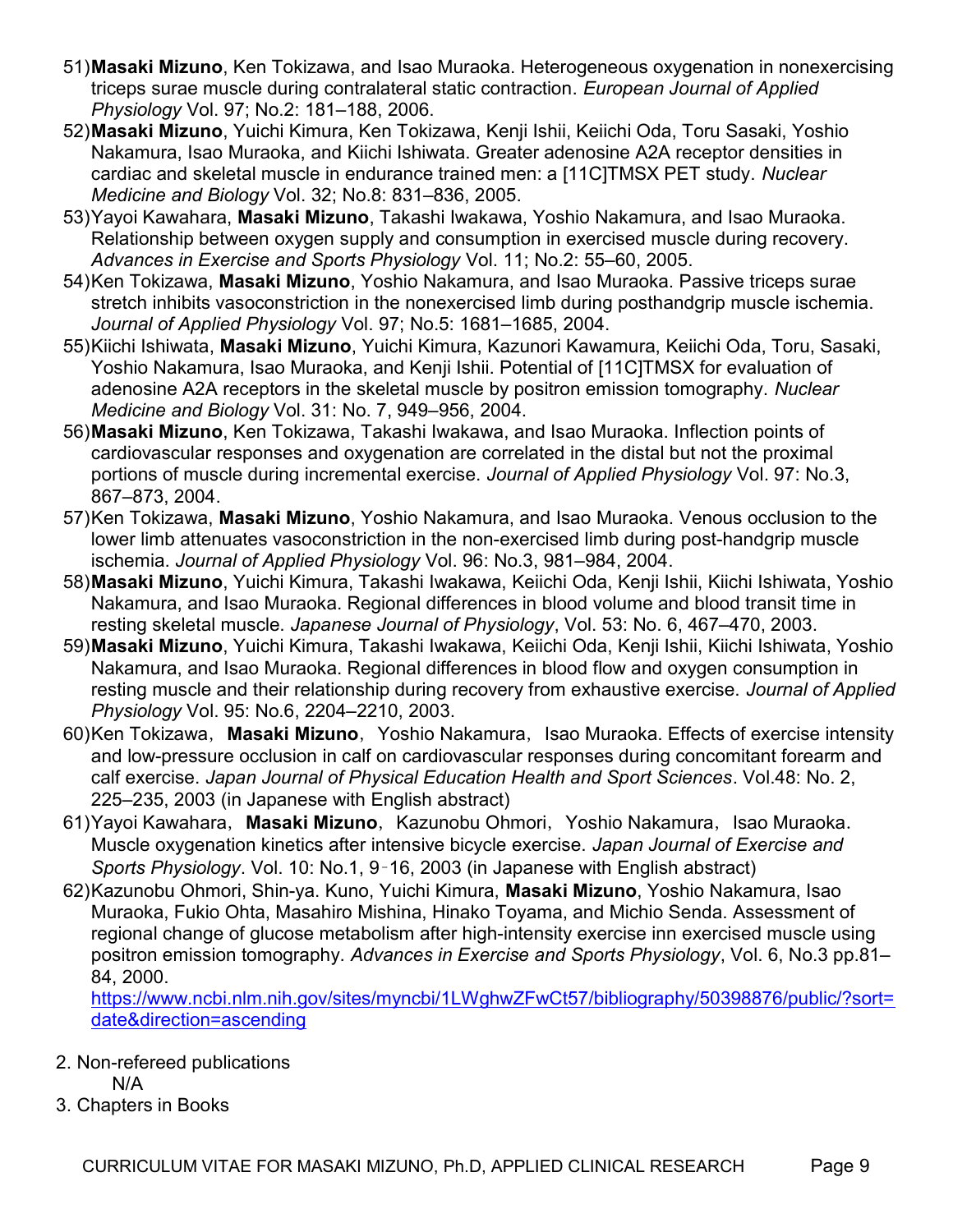- 1) Nan Liang, Gary A. Iwamoto, Ryan M. Downey, Jere H. Mitchell, Scott A. Smith and Masaki Mizuno. The pressor response to concurrent stimulation of the mesencephalic locomotor region and peripheral sensory afferents is attenuated in normotensive but not hypertensive rats. In: Cardiovascular Adjustments and Adaptations to Exercise: From the Athlete to the Patient. Frontiers Media SA. doi: 10.3389/978-2-88963-633-4, Crisafulli, A., Piepoli, M., Thijssen, D. H. J., Bassareo, P. P., eds., 2020.
- 2) Masaki Mizuno and Isao Muraoka. Evaluation of heterogeneities of skeletal muscle perfusion and metabolism and their physiological roles during exercise. In: Exercise, Nutrition, and Environmental stress Vol.4, Nose, H., M. Joyner, and K. Miki (eds) Traverse City: Cooper Publishing, pp 33–55, 2005.
- 4. Books

N/A

- 5. Other:
- a. Published scientific reviews

N/A

- b. Abstracts (First Author or Senior Author only)
- 1) Juan A. Estrada, Norio Hotta, Gary A. Iwamoto, Han-Kyul Kim, Wanpen Vongpatanasin, Jere H. Mitchell, Scott A. Smith, Masaki Mizuno. Brain Insulin Receptor Antagonism Augments the Blood Pressure Response to Activation of the Exercise Pressor Reflex. 69<sup>th</sup> Annual Congress of the American College of Sports Medicine, San Diego, USA, May-June, 2021. Medicine and Science in Sports Exercise. Vol. 53, 8S: 285, 2022.
- 2) Masaki Mizuno, Rie Ishizawa, Norio Hotta, Han-Kyul Kim, Gary A. Iwamoto, Wanpen Vongpatanasin, Scott A. Smith, Jere H. Mitchell. Frequency dependent neural discharge of group IV muscle afferents to sinusoidal mechanical stimulation in rats. 69<sup>th</sup> Annual Congress of the American College of Sports Medicine, San Diego, USA, May-June, 2021. Medicine and Science in Sports Exercise. Vol. 53, 8S: 285, 2022.
- 3) Rie Ishizawa, Norio Hotta, Han-Kyul Kim, Gary A. Iwamoto, Wanpen Vongpatanasin, Scott A. Smith, Jere H. Mitchell, Masaki Mizuno. Yoda1-induced Piezo1 channel activity in group IV muscle afferents of type 2 diabetic rats. 69<sup>th</sup> Annual Congress of the American College of Sports Medicine, San Diego, USA, May-June, 2021. Medicine and Science in Sports Exercise. Vol. 53, 8S: 285, 2022.
- 4) Ayumi Fukazawa, Amane Hori, Hotta Norio, Juan Estrada, Kimiaki Katanosaka, Kazue Mizumura, Jun Sato, Rie Ishizawa, Han-Kyul Kim, Gary A. Iwamoto, Wanpen Vongpatanasin1, Jere H. Mitchell, Scott A. Smith, and Masaki Mizuno. Intramuscular Insulin administration potentiates sympathetic and pressor the responses to capsaicin in normal healthy rats. Experimental Biology 2022, Philadelphia, USA, April, 2022. FASEB Journal Vol. 35, S1, 2022.
- 5) Han-Kyul Kim, Rie Ishizawa, Ayumi Fukazawa, Jere H. Mitchell, Scott A. Smith, Masaki Mizuno, and Wanpen Vongpatanasin. Dapagliflozin Reduces Elevated Blood Pressure and Skeletal Muscle Reflex Overactivation in Young Prehypertensive Spontaneously Hypertensive Rats. Experimental Biology 2022, Philadelphia, USA, April, 2022. FASEB Journal Vol. 35, S1, 2022.
- 6) Amane Hori, Teruaki Nasu, Ryuji Saito, Kimiaki Katanosaka, Kazue Mizumura, Masaki Mizuno, Norio HottaExposure to Repeated Cold Stress on Potentiates Sympathetic and Cardiovascular Responses to activation of Skeletal Muscle Mechanoreflex in Decerebrated Rats. Experimental Biology 2022, Philadelphia, USA, April, 2022. FASEB Journal Vol. 35, S1, 2022.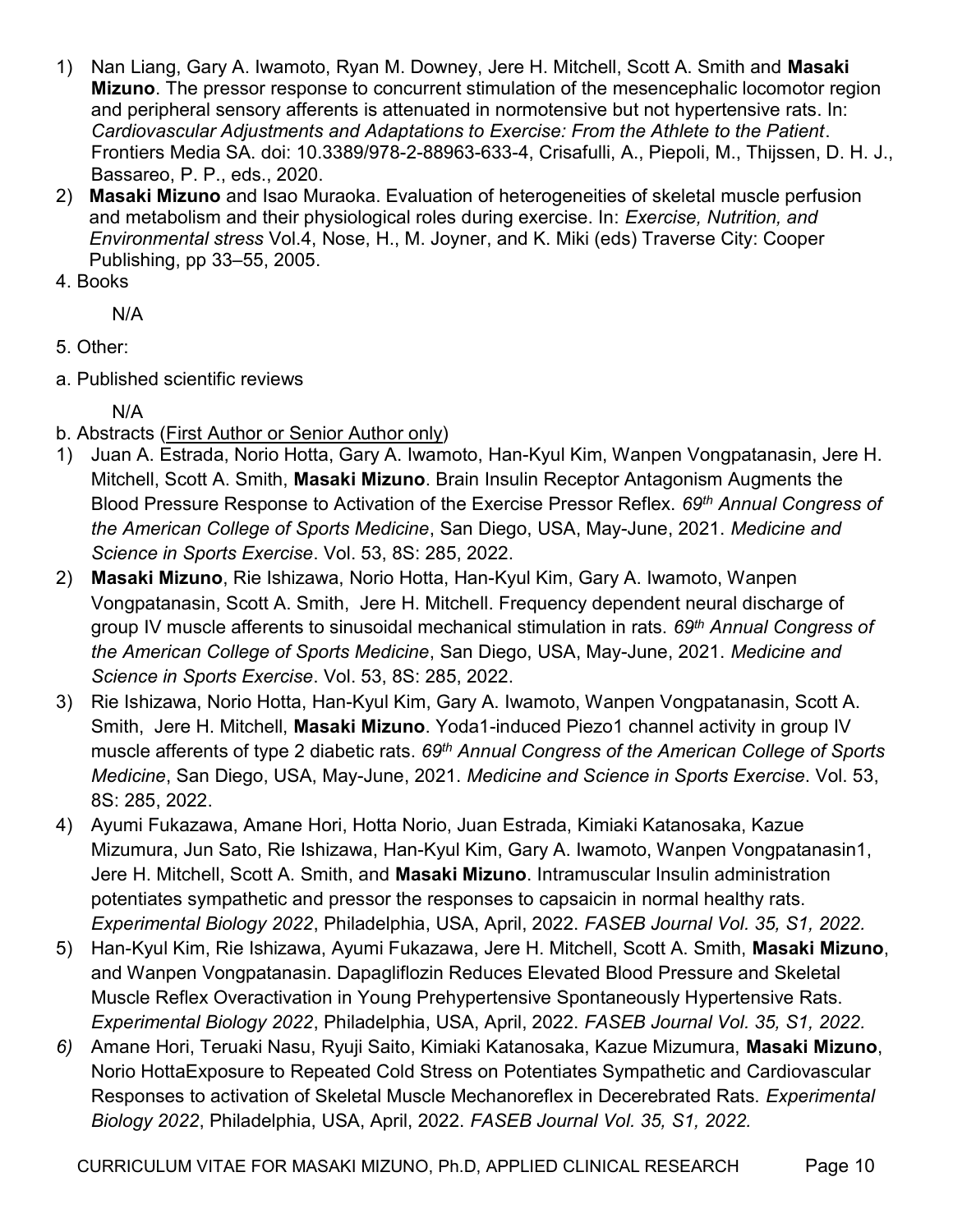- 7) Rie Ishizawa, Norio Hotta, Han-Kyul Kim, Gary A. Iwamoto, Jere H. Mitchell, Scott A. Smith, Wanpen Vongpatanasin, **Masaki Mizuno**. High-glucose exposure potentiates the response to capsaicin-induced TRPV1 activation in group IV muscle afferents. 68<sup>th</sup> Annual Congress of the American College of Sports Medicine, Virtual, USA, June, 2021. Medicine and Science in Sports Exercise. Vol. 53, 8S: 285, 2021.
- 8) Han-Kyul Kim, Masaki Mizuno, Jere H. Mitchell, Johanne V. Pastor, Orson W. Moe, Scott A. Smith, Beverly A. Rothermel, and Wanpen Vongpatanasin. Central Calcineurin Plays a Role in Skeletal Muscle Reflex Overactivity Induced by High Dietary Phosphate Intake in Rats. Experimental Biology 2021, Virtual, USA, April, 2021. FASEB Journal Vol. 35, S1, 2021.
- 9) Kanji Matsukawa, Gary A. Iwamoto, Jere H. Mitchell, Masaki Mizuno, Han-Kyul Kim, Jon W. Williamson, and Scott A. Smith. Exaggerated pressor and sympathetic nerve responses during spontaneously-occurring motor activity in decerebrate spontaneously hypertensive rats. Experimental Biology 2021, Virtual, USA, April, 2021. FASEB Journal Vol. 35, S1, 2021.
- 10) Rie Ishizawa, Norio Hotta, Han-Kyul Kim, Gary A. Iwamoto, Jere H. Mitchell, Scott A. Smith, Wanpen Vongpatanasin, Masaki Mizuno. Role of Piezo channels in group IV muscle afferent fiber mechanosensation in rats. Experimental Biology 2021, Virtual, USA, April, 2021. FASEB Journal Vol. 35, S1, 2021.
- 11) Rie Ishizawa, Han-Kyul Kim, Norio Hotta, Gary A. Iwamoto, Wanpen Vongpatanasin, Jere H. Mitchell, Scott A. Smith, and Masaki Mizuno. Sensory Neuron Sensitization By Pkc-induced Trpv1 Phosphorylation in Type 2 Diabetic Rats. 67<sup>th</sup> Annual Congress of the American College of Sports Medicine, San Francisco, USA, May-June, 2020. Medicine and Science in Sports Exercise. Vol. 52, 7S: 227, 2020.
- 12) Han-Kyul Kim, Rie Ishizawa, Norio Hotta, Gary A. Iwamoto, Wanpen Vongpatanasin, Jere H. Mitchell, Scott A. Smith, and Masaki Mizuno. Skeletal Muscle Reflex-Induced Dysregulation of Sympathetic Nerve Activity in Type 1 Diabetic Rats. Experimental Biology 2020, San Diego, USA, April, 2020. FASEB Journal Vol. 34, S1, 2020.
- 13) Rie Ishizawa, Han-Kyul Kim, Norio Hotta, Gary A. Iwamoto, Wanpen Vongpatanasin, Jere H. Mitchell, Scott A. Smith, and **Masaki Mizuno**. Sensitization of group IV skeletal muscle afferents in type 1 diabetic rats. Experimental Biology 2020, San Diego, USA, April, 2020. FASEB Journal Vol. 34, S1, 2020.
- 14) Norio Hotta, Amane Hori, Yukiko Okamura, Reizo Baba, Hidehiro Watanabe, Jun Sugawara, Han-Kyul Kim, Rie Ishizawa, Gary A. Iwamoto, Wanpen Vongpatanasin, Jere H. Mitchell, Scott A. Smith, and Masaki Mizuno. Insulin resistance is an independent factor to determine an exaggerated pressor response to ischemic rhythmic handgrip in non–diabetic older adults. Experimental Biology 2020, San Diego, USA, April, 2020. FASEB Journal Vol. 34, S1, 2020.
- 15) Rie Ishizawa, Han-Kyul Kim, Norio Hotta, Gary A. Iwamoto, Wanpen Vongpatanasin, Jere H. Mitchell, Scott A. Smith, and Masaki Mizuno. An exaggerated muscle metaboreflex in diabetic rats is mediated by potentiated skeletal muscle afferent responsiveness. 66<sup>th</sup> Annual Congress of the American College of Sports Medicine, Orlando USA, May-June, 2019. Medicine and Science in Sports Exercise. Vol. 51, No. 6: 494, 2019.
- 16) Norio Hotta, Kimiaki Katanosaka, Kazue Mizumura, Rie Ishizawa, Jere H. Mitchell, Scott A. Smith, and Masaki Mizuno. Responses to Mechanical and Chemical Stimuli are Augmented by Insulin Administration in Neurons Innervating Skeletal Muscle. Experimental Biology 2019, Orlando, USA, April, 2019. FASEB Journal Vol. 33, No. 1, 540.1, 2019.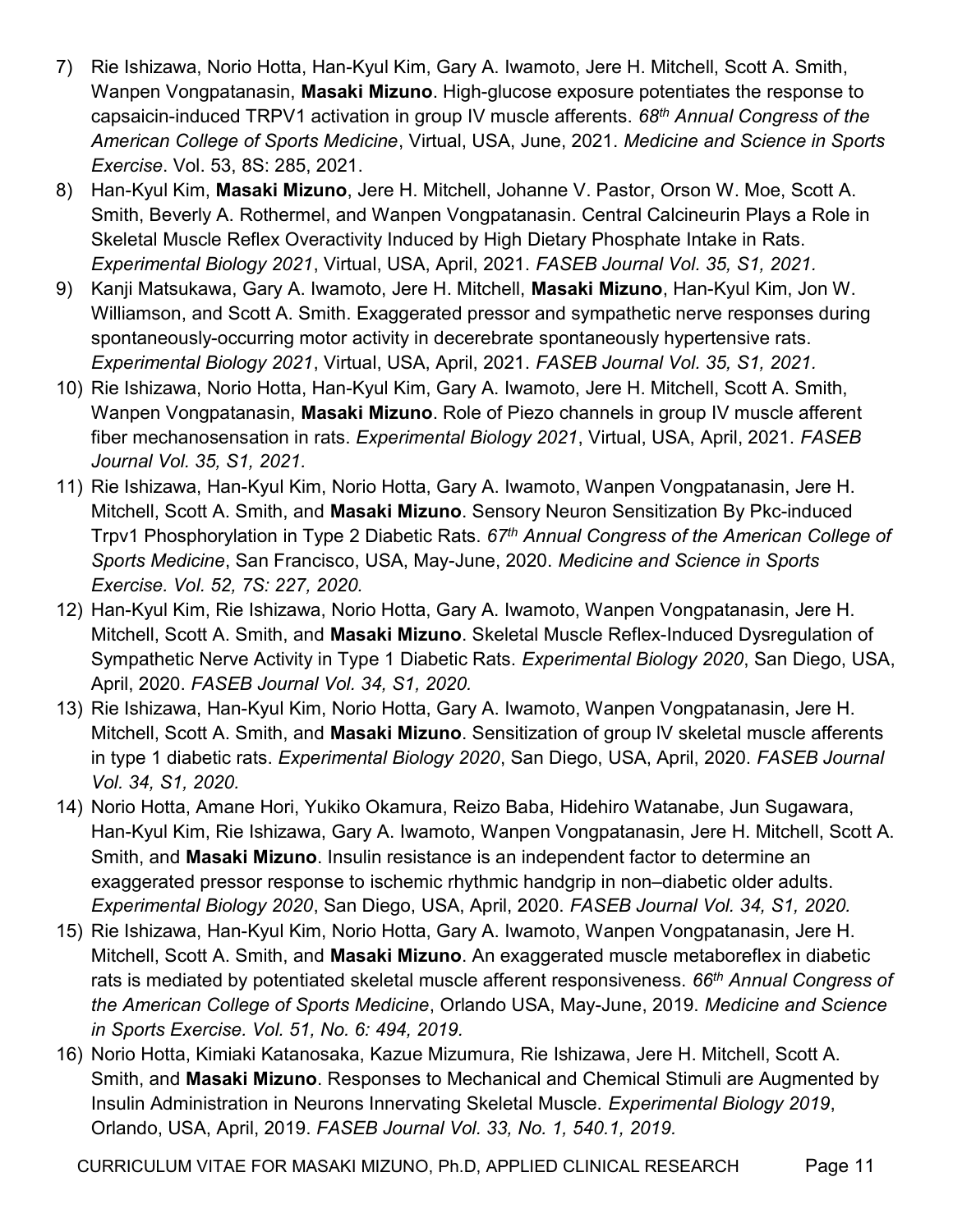- 17) Rie Ishizawa, Han-Kyul Kim, Norio Hotta, Gary A. Iwamoto, Wanpen Vongpatanasin, Jere H. Mitchell, Scott A. Smith, and Masaki Mizuno. An Exaggerated Muscle Mechanoreflex in Type 2 Diabetic Rats Is Mediated by Potentiated Skeletal Muscle Afferent Discharge to Mechanical Stimulation. Experimental Biology 2019, Orlando, USA, April, 2019. Featured Topic - Regulation of Muscle Sympathetic Outflow during Exercise. FASEB Journal Vol. 33, No. 1, 860.1, 2019.
- 18) Rie Ishizawa, Norio Hotta, Gary A. Iwamoto, Han-Kyul Kim, Wanpen Vongpatanasin, Jere H. Mitchell, Scott A. Smith and Masaki Mizuno. Enhanced muscle afferent responses to mechanical/chemical stimuli in type 2 diabetic rats in vitro. 9th FAOPS, Kobe, JAPAN March, 2019. Journal of Physiological Sciences Volume 69, Supplement 1, pp 1–314, 2019.
- 19) Norio Hotta, Kimiaki Katanosaka, Kazue Mizumura, Jere H. Mitchell, Scott A. Smith and Masaki Mizuno. Insulin Potentiates Neuronal Responses to Chemical Stimulation in Thin Muscle Afferents and Dorsal Root Ganglia. 65th Annual Congress of the American College of Sports Medicine, Minneapolis USA, May-June, 2018. Medicine and Science in Sports Exercise. Vol. 50, No. 5: 536, 2018.
- 20) Norio Hotta, Kimiaki Katanosaka, Kazue Mizumura, Jere H. Mitchell, Scott A. Smith and Masaki Mizuno. Neural Responses to Mechanical Stimulation in Thin Muscle Afferents and Dorsal Root Ganglia are Sensitized by Insulin. Experimental Biology 2018, San Diego, USA, April, 2018. Featured Topic - Battle of the Reflexes: Chemo- versus Baroreflexes during Physiological Stressors, Aging and Cardiovascular Disease. FASEB Journal Vol. 32, No. 1, 884.1, 2018.
- 21) Masaki Mizuno, Jere H. Mitchell, and Scott A. Smith. Exaggerated Cardiovascular Response to Muscle Mechanoreflex Activation in Type 2 Diabetic Rats. 64th Annual Congress of the American College of Sports Medicine, Denver, USA, May-June, 2017. Medicine and Science in Sports Exercise. Vol. 49, No. 5: 66-67, 2017.
- 22) Masaki Mizuno, Jere H. Mitchell, and Scott A. Smith. Exaggerated sympathetic and pressor responses to exercise pressor reflex activation are attenuated by intracerebroventricular insulin administration in type 2 diabetic rats. Experimental Biology 2017, Chicago, USA, April, 2017. FASEB Journal Vol. 31, No. 1, 712.3, 2017.
- 23) Masaki Mizuno, Scott Crawford, Samuel Rosengarden, Jere H. Mitchell, Scott A. Smith and Wanpen Vongpatanasin. Excess phosphorus intake potentiates the skeletal muscle mechanoreflex and metaboreflex in rats. 63th Annual Congress of the American College of Sports Medicine, Boston, USA, May-June, 2016. Medicine and Science in Sports Exercise. Vol. 48, No. 5: 201, 2016.
- 24) Masaki Mizuno, Seth H. Holwerda, Jere H. Mitchell, Scott A. Smith and Paul J. Fadel. Enhanced skeletal muscle metaboreflex activation in type 2 diabetes. Experimental Biology 2016, San Diego, USA, April, 2016. The FASEB Journal Vol. 30, No. 1, 1004.3, 2016.
- 25) Masaki Mizuno, Scott Crawford, Cooper Carnahan, Jere H. Mitchell, Scott A. Smith, Wanpen Vongpatanasin. High inorganic phosphate diet augments the sympathetic response to exercise pressor reflex activation in rats. Experimental Biology 2016, San Diego, USA, April, 2016. The FASEB Journal Vol. 30, No. 1, 1006.1, 2016.
- 26) Masaki Mizuno, Gary A. Iwamoto, Wanpen Vongpatanasin, Jere H. Mitchell, and Scott A. Smith. Exercise training ameliorates sympathetic overactivity in response to muscle metaboreflex stimulation in spontaneously hypertensive rats. 62th Annual Congress of the American College of Sports Medicine, San Diego, USA, May, 2015. Medicine and Science in Sports Exercise. Vol. 47, No. 5: 739-740, 2015.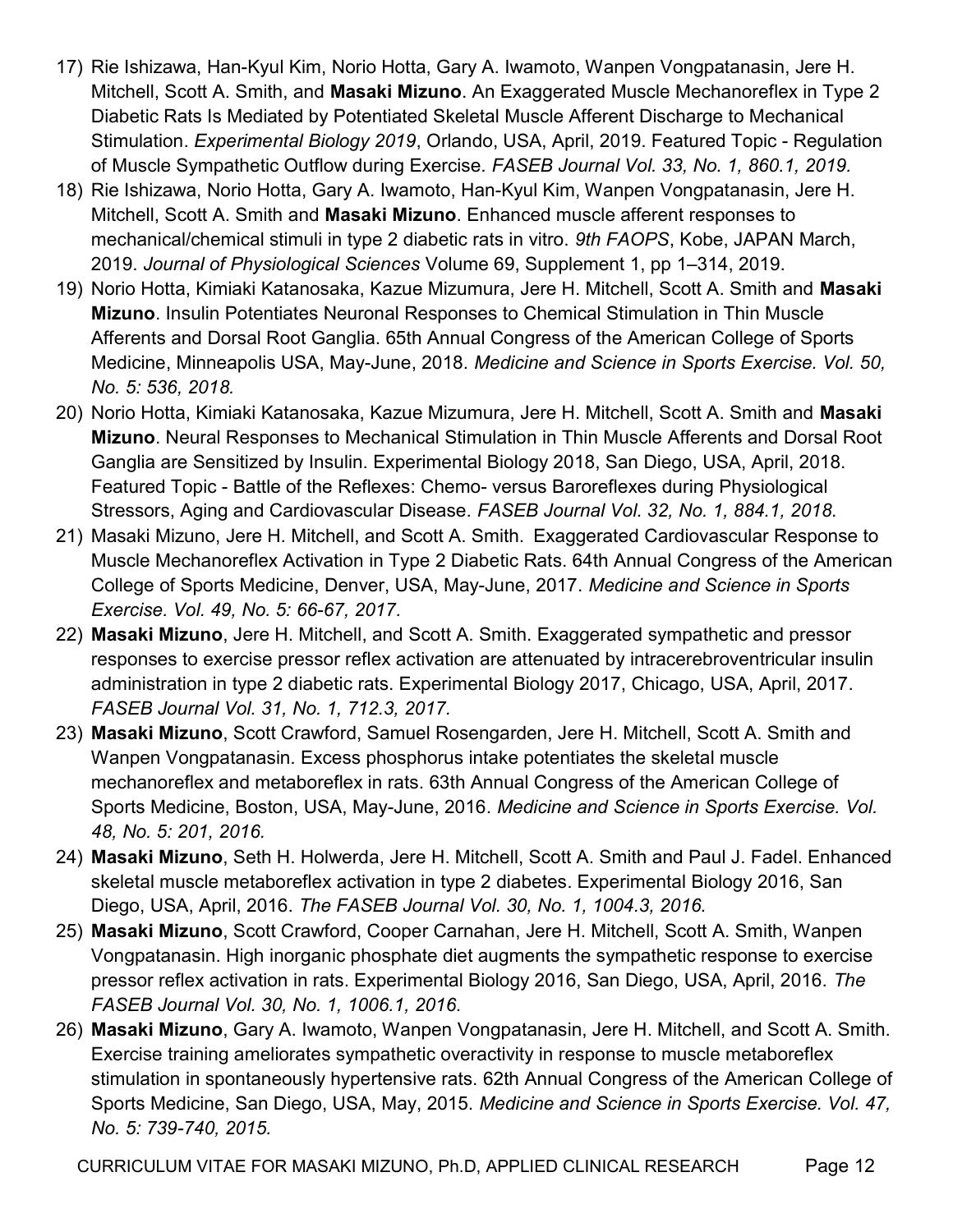- 27) Masaki Mizuno, Gary A. Iwamoto, Wanpen Vongpatanasin, Jere H. Mitchell, and Scott A. Smith. Voluntary exercise training attenuates the enhanced sympathetic responses to muscle mechanoreflex activation in spontaneously hypertensive rats. Experimental Biology 2015, Boston, USA, March, 2015. The FASEB Journal Vol. 29, No. 1, 1055.8, 2015.
- 28) Masaki Mizuno, Gary A. Iwamoto, Wanpen Vongpatanasin, Jere H. Mitchell, and Scott A. Smith. Impaired functional sympatholysis in spontaneously hypertensive rats is normalized by exercise training via a nitric oxide mechanism. 61th Annual Congress of the American College of Sports Medicine, Orland, USA, May, 2014. Medicine and Science in Sports Exercise. Vol. 46, No. 5: 321-336, 2014.
- 29) Masaki Mizuno, Ryan M. Downey, Jere H. Mitchell, Scott A. Smith, and Wanpen Vongpatanasin. High salt intake and aldosterone independently augment the exercise pressor reflex in rats. Experimental Biology 2014, San Diego, USA, April, 2014. The FASEB Journal Vol. 28, No. 1, 1165.10, 2014.
- 30) Masaki Mizuno, Ryan Downey, Jere H. Mitchell, and Scott A. Smith. Alterations in the Cardiovascular Response to Central Command and Exercise Pressor Reflex Activation in Type 2 Diabetic Rats. 60th Annual Congress of the American College of Sports Medicine, Indianapolis, USA, May, 2013. Medicine and Science in Sports Exercise. Vol. 45, No. 5: 188-190, 2013.
- 31) Masaki Mizuno, German Lozano, Khurrum Siddique, Michel Baum, and Scott A. Smith. Enalapril attenuates the exaggerated sympathetic response to physical stress in prenatally programmed hypertensive rats. Experimental Biology 2013, Boston, USA, April, 2013. The FASEB Journal Vol. 27, No. 1, 943.10, 2013.
- 32) Masaki Mizuno, Khurrum Siddique, Michel Baum, Scott A. Smith. Prenatal Programming of Hypertension by Dietary Protein Deprivation Alters Skeletal Muscle Reflex Function in Rats. 59th Annual Congress of the American College of Sports Medicine, San Francisco, USA, June, 2012. Medicine and Science in Sports Exercise. Vol. 44, No. 5: 267-958, 2012.
- 33) Masaki Mizuno, Ryan Downey, Jere H. Mitchell, and Scott A. Smith. Brain insulin modulates the cardiovascular response to central command and exercise pressor reflex stimulation in rats. Experimental Biology 2012, San Diego, USA, April, 2012. The FASEB Journal Vol. 26 No. 1, 1091.12, 2012.
- 34) Masaki Mizuno, Megan N. Murphy, Jere H. Mitchell, and Scott A. Smith. Exaggerated Sympathetic Responses to Metaboreflex Activation during Ischemic Muscle Contraction in Hypertensive Rats. 58th Annual Congress of the American College of Sports Medicine, Denver, USA, June, 2011. Medicine and Science in Sports Exercise. Vol. 43, No. 5: 459, 2011.
- 35) Masaki Mizuno, Megan N. Murphy, Jere H. Mitchell, and Scott A. Smith. Skeletal muscle metaboreflex overactivity is mediated by the TRPv1 receptor in spontaneously hypertensive rats. Experimental Biology 2011, Washington, USA, April, 2011. The FASEB Journal Vol. 25, No. 1, 640.1, 2011.
- 36) Masaki Mizuno, Megan N. Murphy, Jere H. Mitchell, and Scott A. Smith. Sympathetic Nerve Responses to Activation of Chemically-Sensitive Skeletal Muscle Afferent Fibers in Hypertensive Rats. 57th Annual Congress of the American College of Sports Medicine, Baltimore, USA, June, 2010. Medicine and Science in Sports Exercise. Vol. 42, No. 5: 328, 2010.
- 37) Masaki Mizuno, Megan N. Murphy, Jere H. Mitchell, and Scott A. Smith. The sympathetic response to activation of the skeletal muscle mechanoreflex is enhanced in spontaneously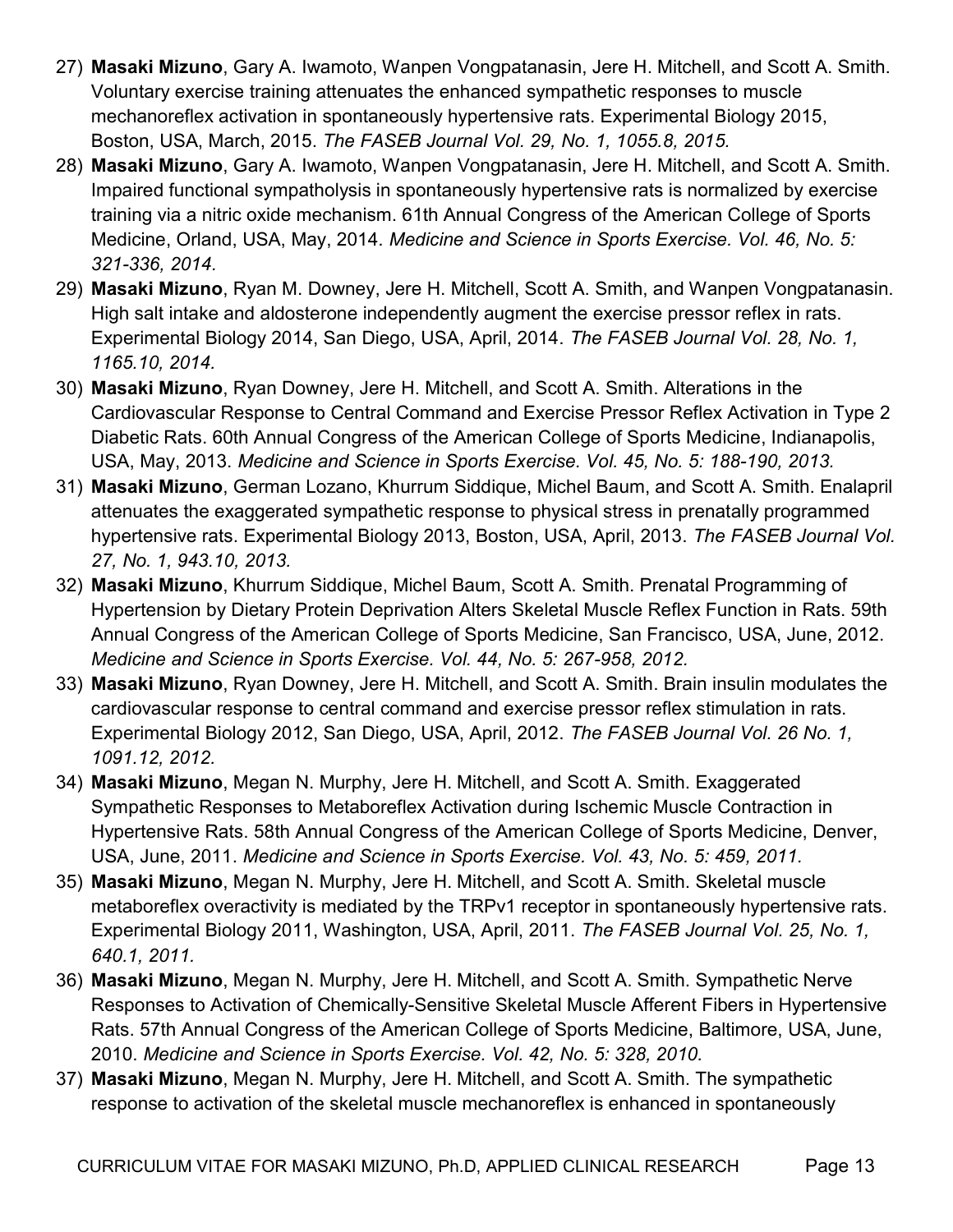hypertensive rats. Experimental Biology 2010, Anaheim, USA, April, 2010. The FASEB Journal Vol. 24, No. 1, 619.5, 2010.

- 38) Masaki Mizuno, Atsunori Kamiya, Toru Kawada, Masaru Sugimachi. Muscarinic potassium channels play a significant role in the negative chronotropic response with or without background sympathetic tone. Experimental Biology 2008, San Diego, USA, April, 2008. The FASEB Journal Vol. 22, No. 1, 970.2, 2008.
- 39) Masaki Mizuno, Yuichi Kimura, Kenji Ishii, Keiichi Oda, Toru Sasaki, Kazunori Kawamura, Kiichi Ishiwata, Isao Muraoka. Effects of endurance training on adenosine A2A receptor density in myocardium and skeletal muscle. 51st Annual Congress of the American College of Sports Medicine, Indianapolis, USA, June, 2004. Medicine and Science in Sports Exercise. Vol. 36, No. 5: S26, 2004.
- c. Editorials, position papers, background papers

N/A

- d. Original invited lectures and presentations published for distribution
- 1) Masaki Mizuno. Insulin resistance and muscle sensory neuropathy. Seminar, Research Institute for Life and Health Sciences at Chubu University, Virtual, September, 2021.
- 2) Masaki Mizuno. Insulin resistance and autonomic dysfunction in diabetes. Seminar in Faculty of Pharmaceutical Sciences, Teikyo Heisei University, Tokyo, Japan, September, 2019.
- 3) Masaki Mizuno. Panel Discussion -Research abroad-. 74th Japanese Society of Physical Fitness and Sports Medicine, Tsukuba International Conference Center, Ibaraki, Japan, September, 2019.
- 4) Masaki Mizuno. Cardiovascular regulation in diabetes -role of insulin-. 33rd Annual Respiratory Meeting, Tsukuba International Conference Center, Ibaraki, Japan, September, 2019.
- 5) Masaki Mizuno. Blood pressure control and lifestyle disease -exercise pressor reflex-. University of Tsukuba/The National Institute of Advanced Industrial Science and Technology Joint Seminar, University of Tsukuba, Ibaraki, Japan, September, 2019.
- 6) Masaki Mizuno. Research abroad and research career path in US. Graduate School Research Seminar, The University of Tokyo, Tokyo, Japan, April, 2019.
- 7) Masaki Mizuno. Targeting insulin resistance to ameliorate abnormal cardiovascular control in diabetes. Research Seminar, Kobe University, Kobe, Japan, March, 2019.
- 8) Masaki Mizuno. Targeting insulin resistance to improve abnormal cardiovascular control in diabetes. Faculty Development Seminar, Hiroshima University, Hiroshima, Japan, March, 2019.
- 9) Masaki Mizuno. Targeting insulin resistance to improve exaggerated circulatory control in diabetes. Graduate School Seminar, Nagoya University, Nagoya, Japan, March, 2019.
- 10) Masaki Mizuno and Hoda Yeganehjoo. Targeting insulin resistance to improve abnormal cardiovascular control in diabetes. Capra Interdiciprinary Healthcare Symposium "Collaborate: Using Team Approaches to Advance Research on Chronic Conditions", Dallas, USA, February, 2019.
- 11) Masaki Mizuno. Dysfunctional neural control of circulation during physical activity in hypertension. Graduate School Seminar, Juntendo University, Inzai, Japan, July, 2014.
- 12) Masaki Mizuno. Abnormal neural regulation of circulation during physical activity in hypertension. Graduate School Seminar, Toyo University, Tsurugashima, Japan, July, 2014.
- 13) Masaki Mizuno. Neural control of circulation during physical exercise and its dysfunction in hypertension. Graduate School Seminar, The University of Tokyo, Tokyo, Japan, July, 2014.
- 14) Masaki Mizuno. Dysfunctional autonomic regulation of circulatory system during exercise in hypertension. 137th Sports Sciences Meeting, Waseda University, Tokorozawa, Japan, July, 2014.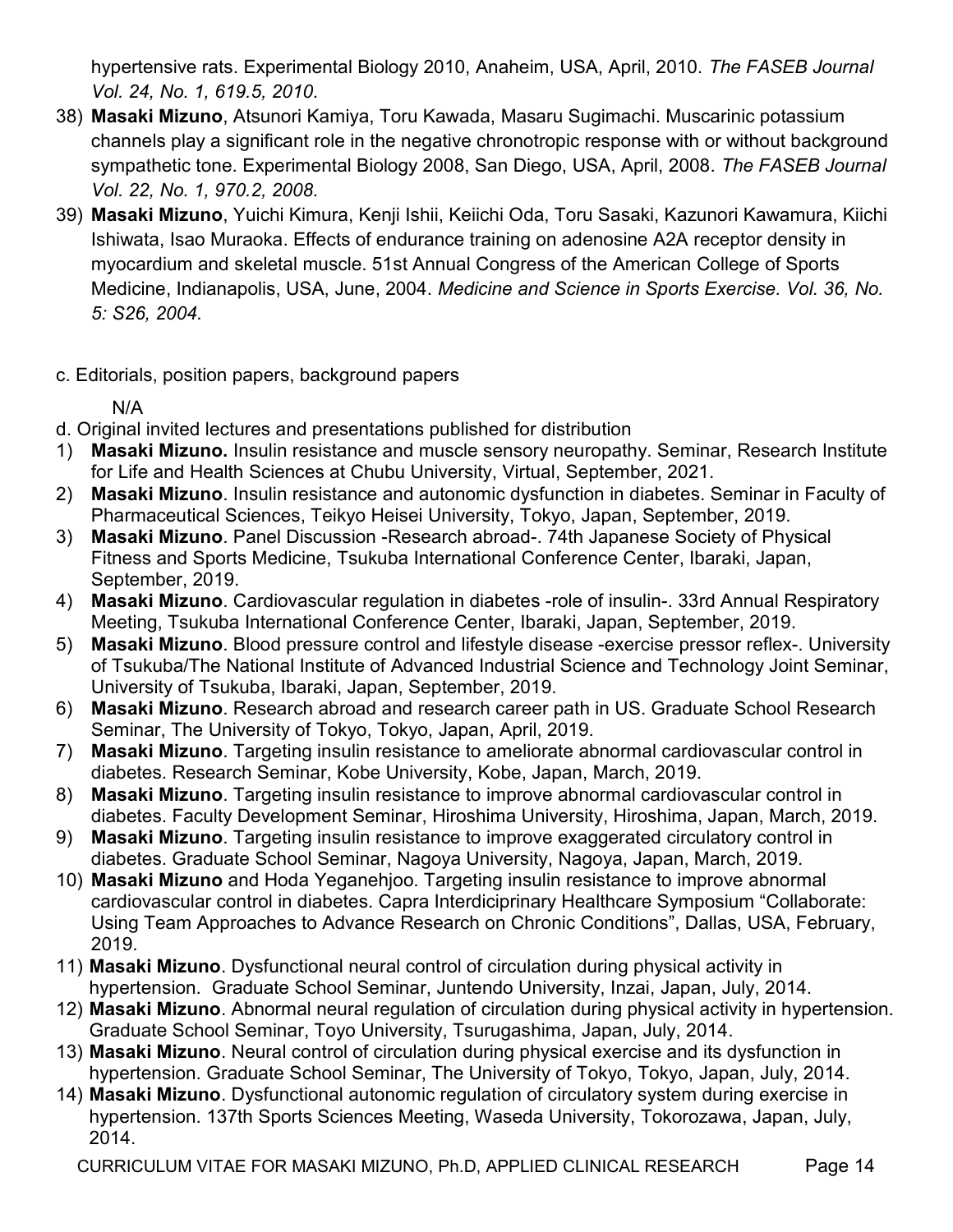- 15) **Masaki Mizuno**. The mechanisms for abnormal neural control of circulation during exercise in hypertension. Research Seminar, Japan Women's College of Physical Education, Tokyo, Japan, July, 2014.
- 16) Masaki Mizuno. Abnormal neural control of circulation during exercise in hypertension. Research Seminar, Hiroshima University, Hiroshima, Japan, July, 2014.
- 17) Masaki Mizuno. Neural control of circulation during exercise in hypertension. Graduate School Seminar, Nagoya University, Nagoya, Japan, June, 2014.
- 18) Masaki Mizuno. Autonomic heart rate control using systems analysis. 48th Sports Sciences Meeting, Waseda University, Tokorozawa, Japan, July, 2007.
- 19) Masaki Mizuno. Evaluation of changes in peripheral circulation during exercise using PET and NIRS. Symposium: Bioimaging in physical fitness and sports medicine, 61th Japanese Society of Physical Fitness and Sports Medicine, Kobe, Japan, September, 2006.
- 20) Masaki Mizuno and Isao Muraoka. Evaluation of heterogeneities in skeletal muscle perfusion and metabolism and their physiological roles during exercise. International Sports Science Network Forum in Nagano, Matsumoto, Japan, November, 2004.

## VIII. TEACHING ACTIVITIES

- 1. Course participation:
- a. Within department
- 1) ACR 5108, Doctoral Seminar I/II (Fall, 2020~), Department of Applied Clinical Research, University of Texas Southwestern Medical Center
- b. Intradepartmental/School/University
- 1) HCS 5407, SSHP Human Physiology Block III (Gastrointestinal Physiology) (Summer 2015~), School of Health Professions, University of Texas Southwestern Medical Center
- c. Other teaching, activities

Weinberger Laboratory Cardiovascular Physiology Journal Club

- 1) Director, 2016-2019
- 2) Member, 2009-present

#### Supervision and direction of postdoctoral fellow

- 1) Juan Estrada (Ph.D, UT Southwestern Medical Center, 2020-present)
- 2) Rie Ishizawa (Ph.D, UT Southwestern Medical Center, 2018-2021)
- 3) Han-Kyul Kim (Ph.D., UT Southwestern Medical Center, 2017-2021)

## Supervision and direction of visiting researcher

- 1) Ayumi Fukazawa (MS, University of Tokyo, 2020-present)
- 2) Norio Hotta (Ph.D., Chubu University, 2019)
- 3) Zeljka Minic (Ph.D, University of Detroit Mercy, 2016)
- 4) Nan Liang (Ph.D, University of Hiroshima, 2011-2012)
- 5) Qinglu Li (Ph.D, University of Minnesota, 2010)

## Applied Clinical Research Ph.D. Program student mentoring/advising

- 1) Victor Blais (Ph.D Student, UT Southwestern Medical Center, 2019-present)
- 2) Novelle Kew (Ph.D Student, UT Southwestern Medical Center, 2019)

Ph.D Student mentoring/advising

1) Aswini Kanneganti (Ph.D Student, UT Dallas, 2015)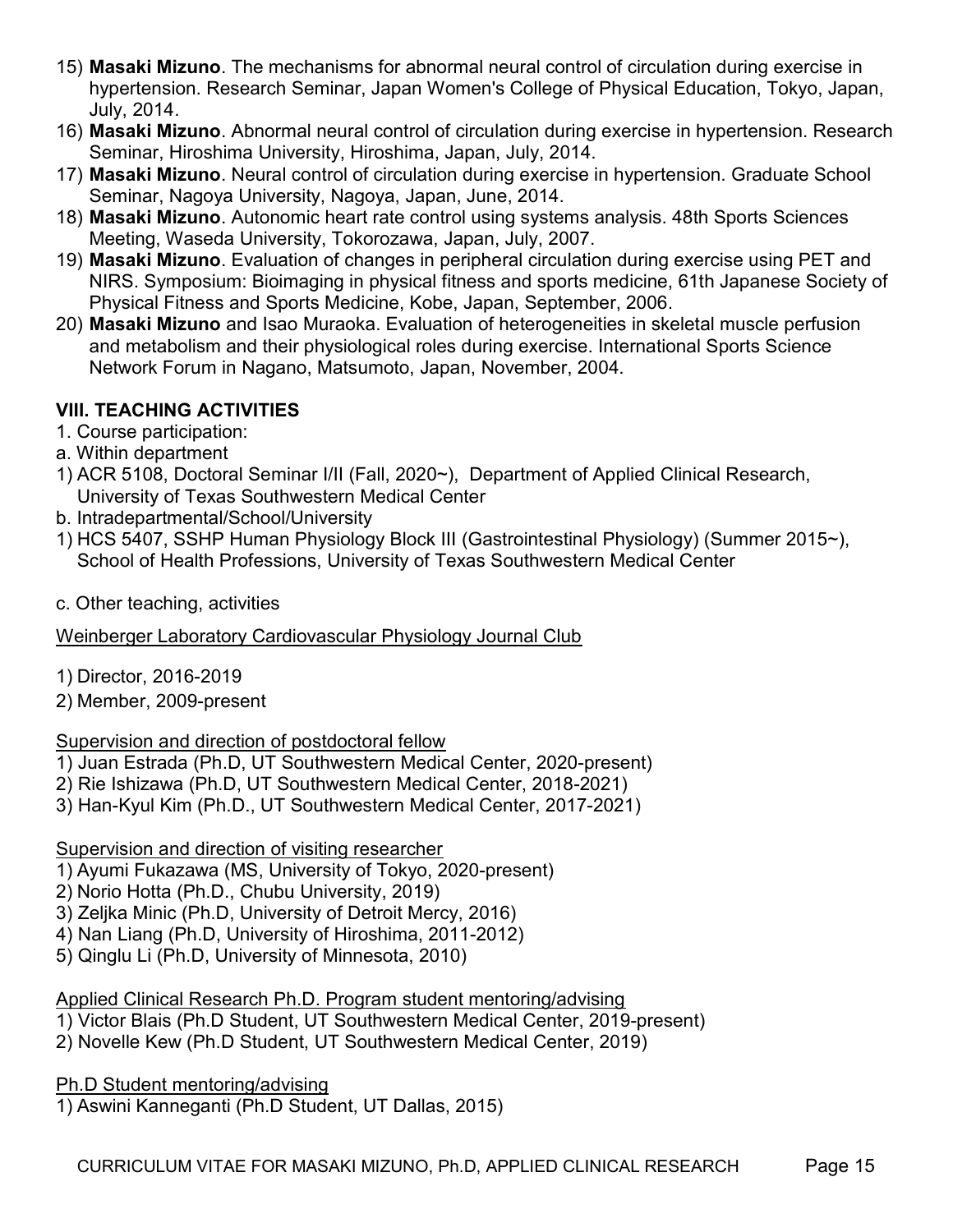Southwestern School of Health Professions Student mentoring/advising 1) Yoko Fujikawa (Clinical Nutrition Student, UT Southwestern Medical Center, 2019-2020)

Summer Intern Undergraduate Student mentoring/advising

- 1) Blaine Williamson (Summer Intern, UT Southwestern Medical Center, 2019)
- 2) Sarah Massey (Summer Intern, UT Southwestern Medical Center, 2019)
- 3) Scott Crawford (Summer Intern, UT Southwestern Medical Center, 2015)
- 4) Samuel Rosengarden (Summer Intern, UT Southwestern Medical Center, 2015)
- 5) Brandon Cherry (Summer Intern, UT Southwestern Medical Center, 2009)

#### IX. PROFESSIONAL SERVICE

- 1. Clinical Activities
- N/A 2. Service to professional societies
	- N/A
- 3. Editorial services
- 1) Associate Editor, BMC Cardiovascular Disorders (2016~)
- 2) Review Editor, Frontiers in Physiology (2011~)
- 3) Guest reviewers:

Acta Physiologica, Advances in Medical Sciences, Aging, American Journal of Physiology Heart and Circulatory Physiology, American Journal of Physiology Renal Physiology, American Journal of Physiology Regulatory, Integrative and Comparative Physiology, Annals of Clinical and Experimental Hypertension, Brain Stimulation, Applied Physiology, Nutrition, and Metabolism, Autonomic Neurosciences: Basic and Clinical, Behavioural Brain Research, Brain Stimulation, Canadian Journal of Physiology and Pharmacology, Hypertension, Cardiovascular Research, Circulation, Circulation Research, Experimental Physiology, Exercise and Sport Sciences Reviews, Frontiers in Physiology, Hypertension, Hypertension Research, IEEE Transactions on Biomedical Engineering, International Journal of Sport and Health Science, Journal of American College of Cardiology, Journal of Applied Physiology, Journal of Clinical & Experimental Cardiology, Journal of Molecular and Cellular Cardiology, Journal of Modern Physiological Research, Journal of Neurophysiology, Journal of Physiology, Journal of Physiological Sciences, Journal of Thermal Biology, Life Sciences, Medicine & Science in Sports & Exercise, Neuroscience Letters, Neuroscience, Physiological Reports, PLOS ONE, Scandinavian Journal of Medicine and Science in Sports, Scientific Reports

4. Invited and special lectures of clinical and service relevance

Planning, Coordinating and Organizing Seminar

- 1) Marc Kaufman, PhD, Professor, College of Medicine, Pennsylvania State University (2019)
- 2) Kanji Matsukawa, PhD, Professor, Hiroshima University (2019)
- 3) Norio Hotta, PhD, Associate Professor, Chubu University (2018)
- 5. Consultantships

N/A

6. Professional service to the community

Service to School of Health Professions

CURRICULUM VITAE FOR MASAKI MIZUNO, Ph.D, APPLIED CLINICAL RESEARCH Page 16 1) Faculty Assembly Executive Council -Member at large (2016-2019)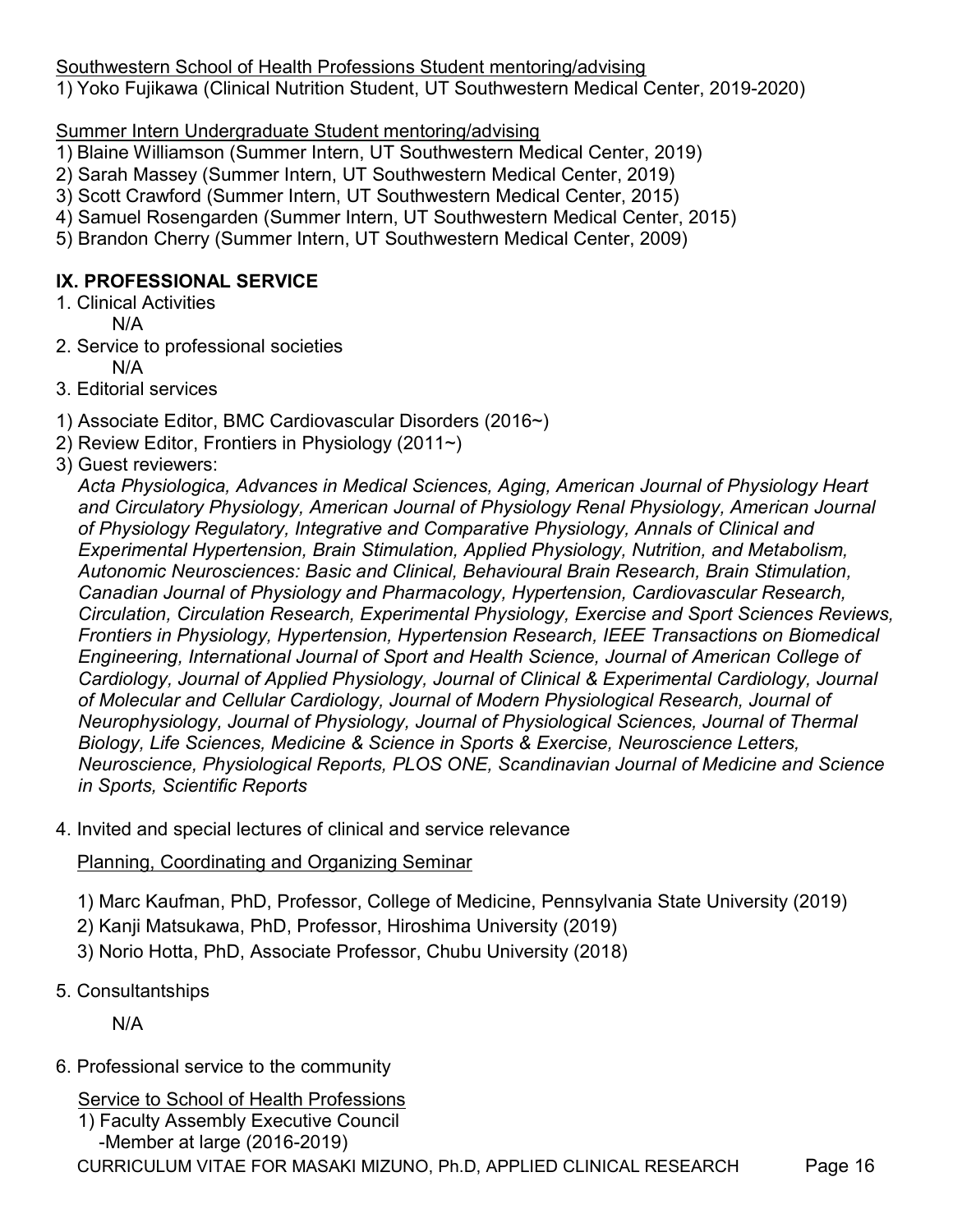- 2) Research Advisory Committee
	- -Member (2016-present)
	- -Grant review sub-committee
		- -Member (2019-present)
- Service to Department of Applied Clinical Research
- 1) Graduate Studies Committee
- -Member (2019-present) 2) Admissions Committee
- -Member (2019-present)
- 3) Curriculum Committee -Member (2019-present)
- 7. Other

N/A

## X. ADMINISTRATION [College and University Service]

- 1. Budget responsibilities
	- N/A
- 2. Personnel management responsibilities N/A
- 3. Facilities responsibilities N/A
- 4. Other
	- N/A

# XI. MEMBERSHIPS, HONORS, AWARDS and SPECIAL RECOGNITION

- 1. Scholarly, Professional and Scientific Memberships
- 1) American Heart Association (2015~)
- 2) American College of Sports Medicine (2009~)
- 3) American Physiological Society (2007~)
- 2. Awards, Honors, Special Recognition
- 1) Outstanding Junior Faculty Award, University of Texas Southwestern School of Health Professions (2019)
- 2) New Investigator Award, University of Texas Southwestern School of Health Professions (2016)
- 3) Excellent Young Researchers Overseas Visit Program, Japan Society for the Promotion of Science (2010)
- 4) Research Fellowships for Young Scientists, Japan Society for the Promotion of Science (2009)
- 5) Fellowships for Research Abroad, The Nakatomi Foundation (2009)
- 6) Fellowship for Research Abroad, The Naito Foundation (2009)
- 7) Incentive Award, 8th Neurocardiology Workshop (2007)
- 8) Young Investigator Award (1st Prize), 59th Japan Society of Physical Fitness and Sports Medicine (2004)

# XII. PROFESSIONAL GROWTH AND DEVELOPMENT

- 1) Participant in cardiovascular journal club hosted by Weinberger Laboratory
- 2) Attended Cardiology Grand Rounds lectures
- 3) Attended SSHP Lecture Series and Capra Research Symposium
- 4) Attended Clinical Translational Research Forum hosted by University of Texas at Arlington
- 5) Established research collaborations with faculty in:
- Department of Applied Clinical Research- Scott Smith, Ph.D.

CURRICULUM VITAE FOR MASAKI MIZUNO, Ph.D, APPLIED CLINICAL RESEARCH Page 17